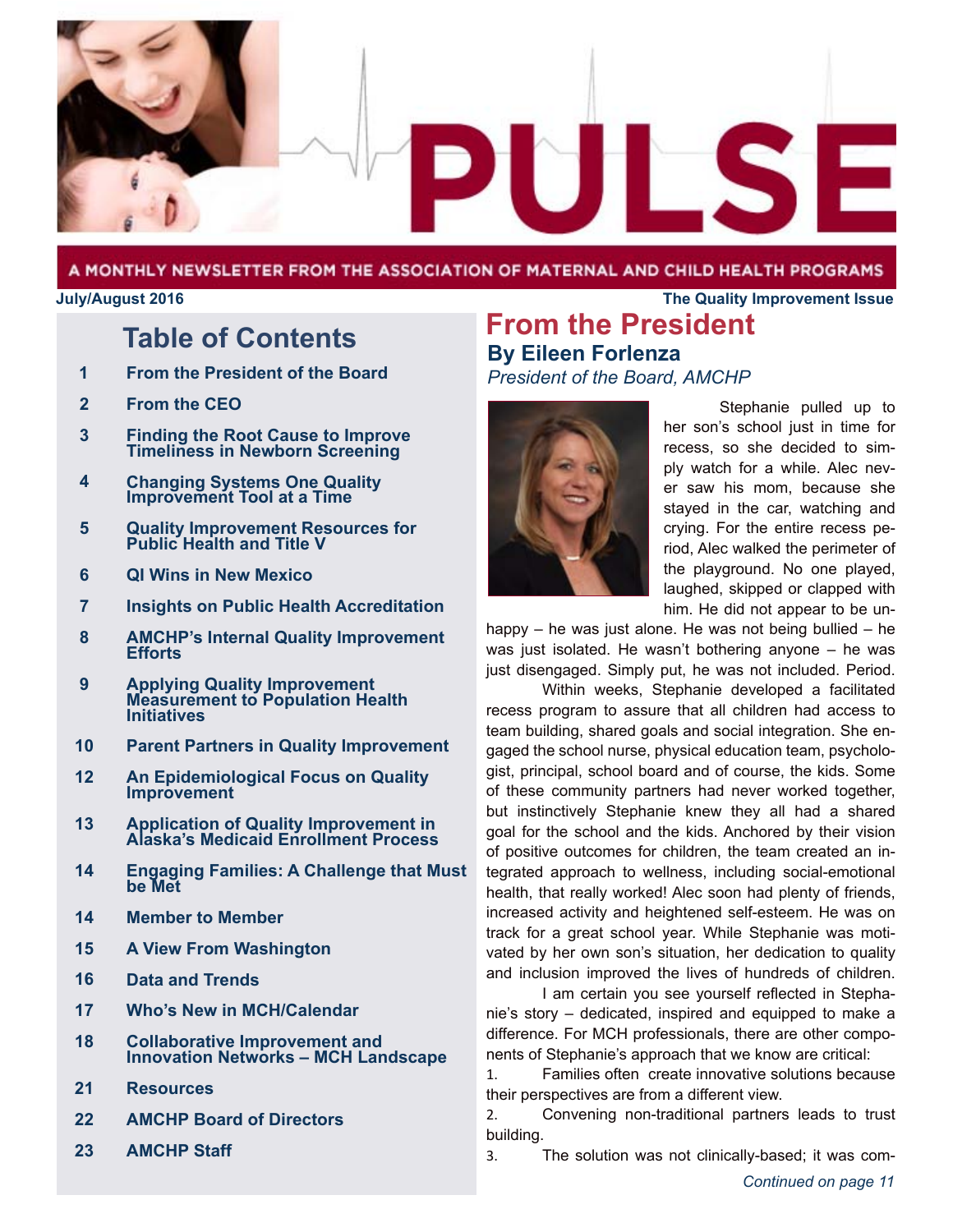ity use of medical instrumentation by anyone touching the equipment, from biomedical engineers to health care providers, patients and caregivers. While at the International Test and Evaluation Association, I actively employed Six Sigma in my work related to assessing effectiveness, reliability, interoperability and safety of technology-based military systems and products throughout their life cycle. Six Sigma is a data-driven QI approach for eliminating defects in a process. It can be applied to manufacturing, transactional processes, product development and customer service – to name a few applications. One of the many things I liked about Six Sigma was that, as systems improvement occurred, so did the morale of those working within those systems. **By Lori Freeman, MBA** ers, patients and caregivers. While at the International Test **TO IMPTOVE I IMEIINE**<br>Chief Executive Officer, AMCHP and Evaluation Association, I actively employed Six Sigma<br>Chief Executive Officer,

It was not until I reached the National Association of County and City Health Officials (NACCHO) that I experienced how QI could be truly intentional within a nonprofit at the highest management levels. This brilliant approach was spearheaded under the leadership of Bobby Pestronk, NAC-CHO's executive director, and led by Grace Gorenflo, a professionally-trained QI expert. NACCHO already had a long history supporting QI with its members, mostly as the public

health department accreditation process was being developed and launched. The organization embraced QI so fully that it invested in QI internally to help evolve and improve many of its management processes, product offerings and, at times, entire department structures. In the time I spent at NACCHO, I was involved in at least four intensive QI processes that moved the organization toward greater efficiencies; improved process and understanding; and increased staff morale, engagement and accountability. By

the time I departed NACCHO for AMCHP in 2014, I was a self-declared QI advocate and remain so.

I learned so much about QI from my colleague and friend, Grace Gorenflo; her teachings will always stay with me. Grace taught me that there was never one way you had to approach QI. She made sure I understood and could appreciate that not everything was a good candidate for a quality improvement process merely because it represented a challenge or problem to be solved. Sometimes, you have to step back and consider quality planning for the future. And she always taught me that failure was a valid result from QI and nothing to be ashamed of because, after all, QI is continuous.

In this issue of Pulse, you'll learn how QI is being utilized in various ways across maternal and child health to improve outcomes. You'll also gain some insight into how we are working at AMCHP to create our own internal QI culture. Please enjoy your reading!

This issue of Pulse centers on the theme of quality improvement  $(QI)$  – an idea that I truly embrace and appreciate.

Quality improvement is one of those concepts that we've all been exposed to throughout our lives but sometimes never recognized.

As a young mother-to-be, I remember learning of our pregnancy and immediately launching into a very per-

sonal QI effort to be the healthiest I could be while carrying our twin children. I solicited the support of my husband, Dan (aka "leadership"), to help me and be part of the best possible positive outcome for our babies. We created our own personal at-home QI culture. We researched and read everything we possibly could about having a good preg-

nancy and learning to be new parents (aka "planning").

My OB/GYN worked with us to ensure we closely monitored the health of the babies and were progressing toward a successful delivery (aka "measuring). Even after the babies were born, we kept up the personal QI culture in our house. Because we were new parents, we developed and tested many, many processes and routines (from feeding prep to napping schedules to bedtime routines to planning regular date nights), and often kept revisit-

ing these "systems" – tweaking them, improving them and repeating the cycle. Over the years, the continuous quality improvement culture in our home has remained, and we've tried to instill some CQI values into how our kids view themselves and their roles in the world. It's been a wonderful tool for teaching our kids about accountability, self-reliance and the overall ability to control your own outcomes with the right support and culture of improvement. QI has worked for us even in the most personal contexts.

During my own business career, I recall having been exposed as a younger professional to QI concepts in a number of differing professional roles. At the Association for the Advancement of Medical Instrumentation, a core focal point of my work was the development of national and international standards for the use of medical devices. In this realm, QI concepts were used frequently related to quality assurance and equipment safety; we viewed product development through a lens of human factors to ensure ease and qual-

# **From the CEO**

#### **By Yvonne Kellar-Guenther, PhD**

*Colorado School of Public Health, NewSTEPs 360*

# **Finding the Root Cause to Improve Timeliness in**

*Chief Executive Officer, AMCHP* 



**"Failure was a valid result from QI and nothing to be ashamed of because, after all, QI is continuous."** 

#### **Sikha Singh, MHS, PMP**

*Association of Public Health Laboratories, NewSTEPs*

#### **Marci Sontag, PhD**

*Colorado School of Public Health, NewSTEPs 360*

*Figure 1. Moving from Problem Statement to Root Cause*



ing this methodology within their multidisciplinary teams to identify underlying barriers to meeting the NBS timeliness recommendations issued by The Advisory Committee on Heritable Disorders in Newborns and Children. The overarching goal of the meeting was to equip NBS programs with tools to improve timeliness in newborn screening for all infants, as well as to identify specific solutions for improving timeliness in CF newborn screening. CF clinicians were engaged in all aspects of the process with the understanding that identification of solutions to improve the overarching system would also benefit newborns identified with CF.

NewSTEPs 360, a collaboration between the Colorado School of Public Health and the Association of Public Health Laboratories, supports improvements in timeliness of pre-analytic, analytic and post-analytic components of newborn screening (NBS) programs across the U.S. through continuous quality improvement (CQI) initiatives. The CQI approach has benefited many health agencies and organizations by promoting impactful and sustainable change in tified the root cause. (See Figure 1.) Through a facilitated discussion, the group identified challenges in locating midwives as the root cause and discussed solutions to reaching midwives. These included finding professional midwifery groups and working with naturopath providers to assist in outreach efforts to find other midwives in their state. Another group discussed the challenge of increas-

health care systems. In June 2016, NewSTEPs 360 – in partnership with the Cystic Fibrosis (CF) Foundation – convened NBS program staff (laboratory and follow-up) and clinicians to identify barriers and solutions to assure timely newborn screening for cystic fibrosis. Participants received training on the 5 Whys approach, conducting root cause analyses and applying operating hours of the newborn screening laboratory to include weekends. Challenges identified included lack of dedicated funding, limited technical support on weekends and staffing shortages for weekend shifts. Using the 5 Whys approach, the group explored the staffing shortage challenge, and a root cause was determined to be a shift in ex-



In small groups, teams discussed the barriers and proposed solutions. Facilitators prompted discussions to identify root causes. For example, one barrier discussed was that midwives have a lower percentage of specimens collected in the recommended time frame (prior to 48 hours of life) than do hospitals. This barrier was not the "root cause," though; it was the problem statement. As a result, the facilitator walked the group through the 5 Whys approach to identify the true root cause. After three whys, the group iden-

Midwives are difficult for the state NBS program to find so that it can provide education

**Sarah McKasson, MPH Colorado School of Public Health**

#### **Sarah McKasson, MPH**

*Colorado School of Public Health*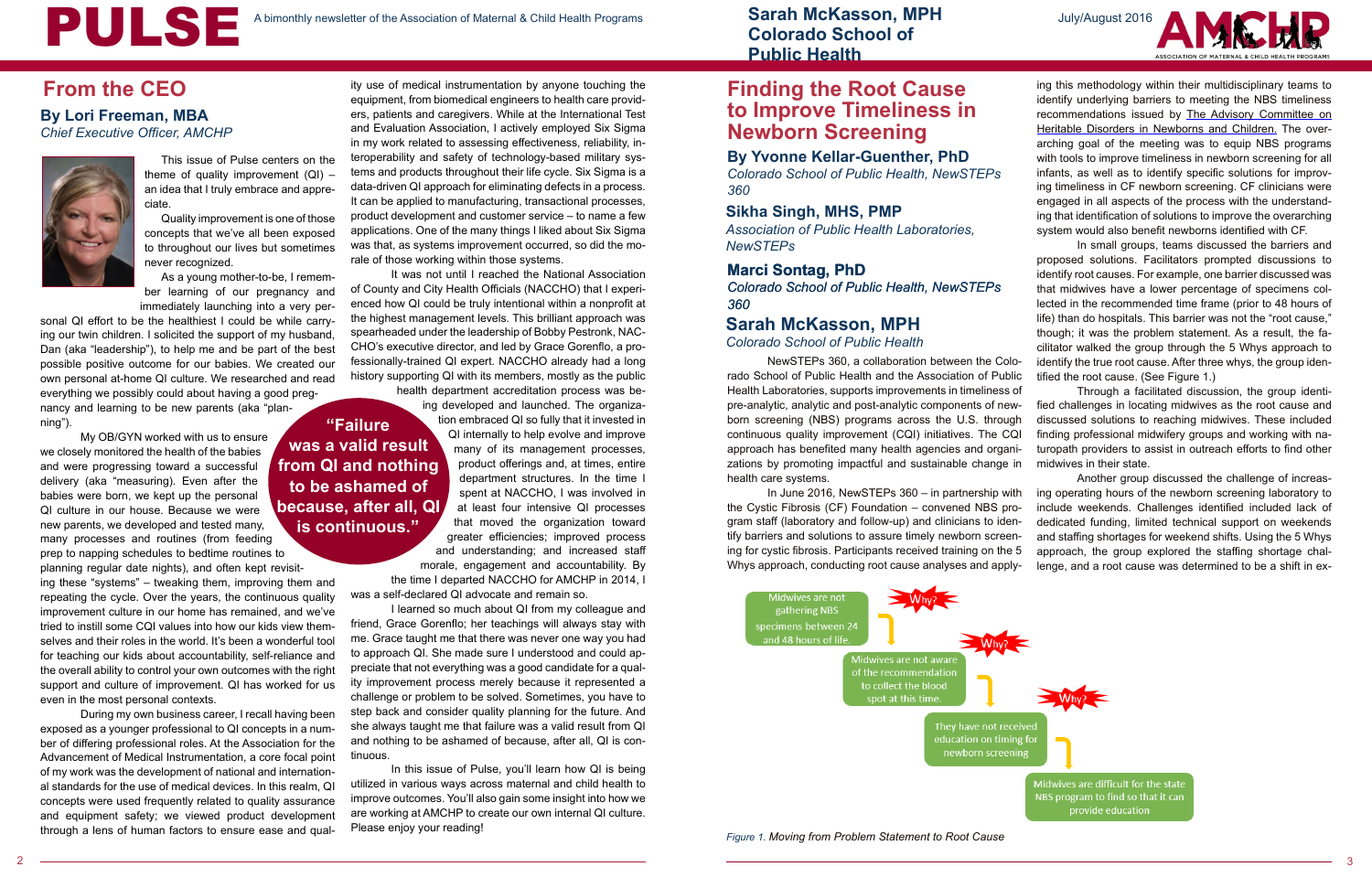PULSE

Taking on quality improvement (QI) projects can feel intimidating due to all of the tools, methods and skills there are to learn. However, a host of QI resources and training opportunities are geared toward state and local public health departments – and even specifically toward Title V programs. Through our work with our members as well as our own internal QI journey, we at AMCHP identified a number

of these resources.

#### **QI Training for State and Local Health Departments**

Population Health Improvement Partners (Improve-

## **By Amanda Cornett, MPH**

*Senior Vice President for Programs, Population Health Improvement Partners\*; QI Core Co-Lead and Coach, the National Maternal and Child Health Workforce Development Center\*\**



е процесс в после производите с производите на селото на селото на селото на селото на селото на примере с при<br>В 1990 година от 1990 година от 1990 година от 1990 година от 1990 година от 1990 година от 1990 година от 199 Every day, systems surround and impact the health of women, children and youth, including children and youth with special health care needs (CYSHCN) and their families. Often we are so conditioned to how the system operates

# **Changing Systems One Quality Improvement Tool at a Time**



# **Quality Improvement Resources for Public Health and Title V**

**By Jennifer Farfalla, MPH**

*Analyst for Quality Improvement and Life Course, AMCHP*



#### **Andrea Davis, BA**

*Senior Program and Communications Manager, Population Health Improvement Partners\*; QI Core Program Manager, the National Maternal and Child Health Workforce Development Center\*\**

pectations for laboratory staff. Laboratory technicians might have been hired with the expectation of a five-day work week and might feel their job duties have changed if they are shifted to weekend hours. Potential solutions proposed were to offer compensatory days for staff working Saturdays and to consider alternate work schedules.

This was the first NBS meeting of its kind, bringing together clinical specialists and public health laboratory and follow-up directors to identify opportunities for improving timeliness for condition-specific newborn screening. The application of CQI techniques in multidisciplinary teams provides opportunities for implementing cross-discipline solutions and for developing partnerships with dedicated personnel working toward a common goal.

For more information about NewSTEPs 360, visit its website.

*NewSTEPs 360 is supported by the Health Resources and Services Administration (HRSA) under grant UG8MC28554. The contents of this publication are solely the responsibility of the authors and should not be construed as the official position or policy of, nor should any endorsements be inferred by HRSA, HHS or the U.S. Government.*

that we lose the ability to view it with a critical eye. Quality improvement (QI) methods and tools provide a lens from which to view and transform systems. QI methodologies provide the plan for how to go about improving the systems that surround maternal and child health (MCH) populations, from assessing the current system to identifying and testing changes. QI tools provide the ability to implement each prescribed step in the methodology, or can be used as individual, standalone instruments to solve a specific problem.

> team adapted the MOU and shared the final version with the **QI Consultation for Title V Programs** One WDC state Title V team used the PDSA cycle to test a data-sharing memorandum of understanding (MOU) with a stakeholder group. The team drafted a MOU and shared it with two stakeholders for feedback. Based on that feedback, the MOU was adapted and shared with three new stakeholders, who provided additional suggestions for improvement. Over the course of a few weeks, the larger stakeholder group.

Below are examples from the National Maternal and Child Health Workforce Development Center (WDC) that capture the essence of using standalone QI tools to move stakeholder groups towards improving systems that serve and improve the health and well-being of MCH populations.

#### **Creating a Shared Vision and Understanding**

The National Maternal and Child Health Workforce Development Center (the Center) at the University of North Carolina at Chapel Hill offers Title V programs free consultation and services related to health care reform. The center features four core areas in which it provides services: health transformation, change management, systems integration and quality improvement. The quality improvement core is staffed by a mix of AMCHP staff and QI experts from the Population Health Improvement Partners. The center is unique in that its services are concentrated on preparing the Title V workforce in particular to respond to today's complex and changing environment. Because quality improvement is one of its four core areas, the Center offers targeted coaching and consultation on quality improvement within health departments and Title V. Request a consultation [here.](http://mchwdc.unc.edu/contactus/) Another state Title V team aimed to reduce duplication in the referral intake process. After reviewing the intake forms, the team learned that two different forms captured eligibility information. The information was combined into one new form. The team used a PDSA cycle to test the new form with three clients from a pilot site organization. Clients were pleased with less paperwork; however, eligibility staff noted that several additional questions were needed to fully process clients. Based on feedback, the form was modified, and plans were made to test it with five additional clients. Testing the form provided an opportunity for the team to learn on a small scale rather than make the change in a single big step, reducing the chance of failure on a large scale. Using QI tools can help improve the systems of care

A key component of improving a system is to create a shared understanding of the system among stakeholders. A process flow diagram provides visible documentation of how a system works. It is used to highlight gaps and variation among current systems or to document the "ideal" system for the future.

> As a practice partner of the Center, AMCHP's houses Transformation Station, a web-based repository of resources related to health transformation. The quality improvement resources on Transformation Station can be accessed [here](http://www.amchp.org/Transformation-Station/Quality-Improvement/Pages/Home.aspx). for MCH populations by establishing a shared vision and understanding among stakeholders, identifying common priorities and creating opportunities to rapidly test changes on a small scale. To learn more about QI, visit the QI Step by Step Guide or Transformation Station on AMCHP's homepage.

By engaging with the WDC, state Title V MCH and CYSHCN programs and their partners created process flow diagrams documenting various systems, including care coordination, screening and referral. Hawaii's Title V program used a process flow diagram to visualize and understand developmental screening and surveillance efforts across the state. The team conducted on-site observations with six stakeholder agencies, created process flow diagrams for each agency's process and shared the diagrams at an in-person meeting with 35 stakeholders. Stakeholders reviewed the diagrams; identified duplication and variation across agencies; and identified standard forms, communication techniques, and educational materials needed to standardize the process.

Georgia's Title V program used a process flow diagram to create an "ideal" child health referral process. During an in-person meeting, approximately 100 child health program staff members worked in teams to draw their ideal processes. Title V program and WDC staff consolidated the diagrams into one process flow diagram that represented the ideal system. The diagram created a common vision among staff and provided an opportunity to discuss roles, responsibilities and resources needed to successfully implement the new referral process.

#### **Identifying Priorities**

Identifying common priorities can create buy-in and help move a group to act more quickly. An impact matrix provides criteria to prioritize changes based on their: 1) impact on overall goals and 2) difficulty to implement. States that engaged with the WDC found the impact matrix valuable, as

Colorado's Title V program used the impact matrix to identify and prioritize over 40 programmatic and crossagency policy and system changes to improve care coordination for CYSHCN. During an in-person meeting, stakeholders ranked each change and identified the "quick wins" (high impact and easy to implement) and "major projects" (high impact and somewhat difficult/difficult to implement). The team placed the "quick wins" in an action plan and incorporated the "major projects" in the state CYSHCN systems integration plan.

#### **Creating Small Rapid Change**

Maintaining engagement and momentum is challenging. Often, stakeholders agree on a list of changes, but "analysis paralysis" sets in as they try to anticipate all the "what ifs" of each change. The Plan-Do-Study-Act (PDSA) cycle can help build confidence in a change as it allows a group to quickly try the change on a small scale, make observations and take action based on what was learned.

it provided focus to overall project objectives and goals and created space for enlightening discussions with partners by providing opportunities for diverse perspectives. *er in building community and organizational capacity to improve and sustain population health.*

*\*Population Health Improvement Partners is a national lead-*



*\*\* National Maternal and Child Health Workforce Development Center offers state and territorial Title V programs training, collaborative learning, coaching and consultation in health transformation.*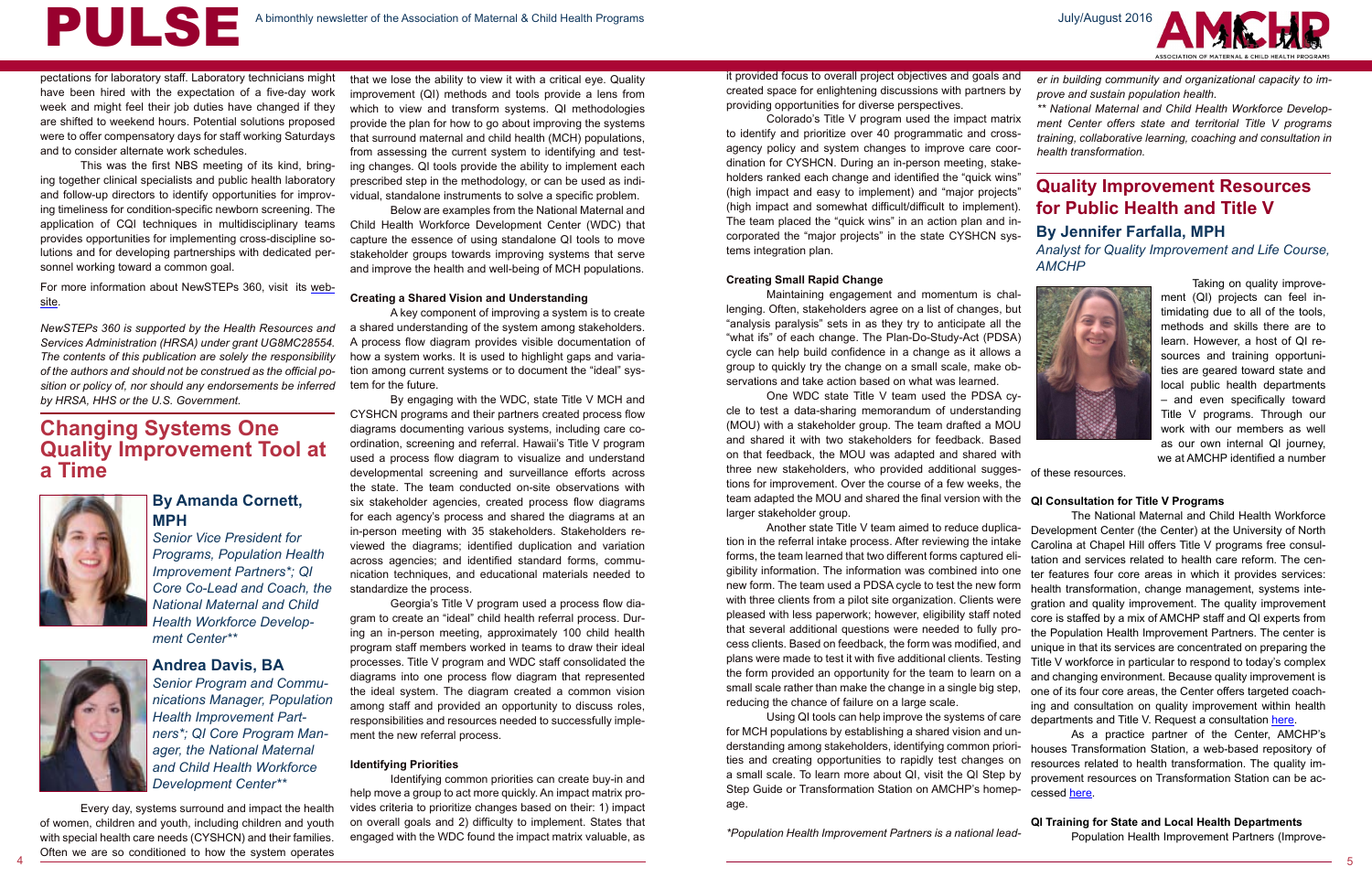**Having recently been awarded accreditation status by the Public Health Accreditation Board, what would you want to share with another MCH or CYSHCN program going through the process? How will your program benefit from accreditation?**

ment Partners) in North Carolina is a practice partner of the National MCH Workforce Development Center. Improvement Partners has experience working with state and local health departments to increase QI capacity. It offers two interactive QI training programs designed to build individual skills and organizational QI capacity. The introductory program is Quality Improvement 101, which allows participants to apply the QI methods and tools they're learning to projects at their health departments. Staff learn to use tools such as the fishbone diagram, impact matrix, aim statements, process mapping and value stream mapping. The more advanced training option, the QI Advisor program, trains staff who have a QI skills base to become leaders for continuous quality improvement within their organizations. Staff learn how to lead the QI processes and tools from QI 101 and get experience facilitating a Kaizen Event. Visit the Population Health Improvement Partners [here](https://www.improvepartners.org/).

# **By Iliana White, MPH, CHES, CPH QI Wins in New Mexico**

*Senior Program Manager, Adolescent Health, AMCHP* 



# **Insights on Public Health Accreditation**

### **Bradley Planey, MS, MA**

*Branch Chief, Family Health Branch, Arkansas Department of Health*

#### **The Arkansas Experience**





#### **QI for Epidemiologists**

tact AMCHP's internal QI advisor, Jennifer Farfalla, at *ifar*[falla@amchp.org.](mailto:jfarfalla@amchp.org)

Due to the need for measurement and critical thinking, QI projects can sometimes fall to the epidemiology department. In December 2014, AMCHP published *QI Resources for Epidemiologists.* The material for this publication originated from a roundtable discussion with epidemiologists about their needs to successfully take part in QI projects. The resource is available [here](http://www.amchp.org/programsandtopics/data-assessment/Documents/QIforEpidemiologists12-22-14_Final.pdf).

#### **In-Person Learning from Experts and Peers**

The National Network of Public Health Institutes supports a Community of Practice for Public Health Improvement (COPPHI), which hosts public health department leaders at the Open Forum for Quality Improvement twice a year. Participants learn about concrete examples of applying improvement practices from each other and national experts through oral presentations, roundtable discussions and poster presentations. The event registration is open to the public. Find out more about the Open Forum for QI in Public Health and COPPHI [here](https://nnphi.org/relatedarticle/open-forum-for-quality-improvement/).

#### **Examples of QI in Public Health Practice**

A resource called the Public Health Quality Improvement Exchange (PHQIX) provides examples of QI in applied public health that you can study without having to leave your office. PHQIX is funded by the Robert Wood Johnson Foundation and was created by RTI International. It is an online database of QI efforts conducted by state and local public health departments. You can filter to explore QI initiatives specific to MCH programs at the state and local level. When you click on an initiative, you can learn about the project and useful replication information such as how many full-time employees a QI team had or what type of QI training the organization gave its staff. PHQIX can be accessed [here](https://www.phqix.org/). Good luck on your QI projects! For additional support con-

In Arkansas, individuals from all the major programs and support services in the agency were invited to participate in the workgroup and its associated activities. The accreditation process

Quality improvement (QI) can be a loaded term, and operationalizing it within Title V efforts can seem intimidating. But efforts to improve the quality of health care for adolescents and young adults at one New Mexico clinic show how making small, incremental steps – a core characteristic of QI – can build a foundation for grander improvements to be scaled and spread.

First, some background: New Mexico has a long history of serving youth through its network of school-based health centers (SBHCs). The state Office of School and Adolescent Health (OSAH) in the Department of Health guides policy development on school and adolescent health issues and is involved in workforce development and training for those providing services to youth. In addition, OSAH has a close working partnership with Envision New Mexico, a child health care quality initiative based at the University of New Mexico Department of Pediatrics.

For over a decade, the SBHCs across the state took part in QI initiatives focused on preventive services, including one that examined the quality of comprehensive well-exams in the clinics. Rates of receipt of the well-visits in SBHCs were compared with other statewide measures, and medical record reviews were conducted to verify quality indicators within those visits. SBHCs are viable access points for health care among youth, and the adolescent well-visit was found to be the main reason students access services at the centers.

Fast forward to 2015, when New Mexico was one of five states selected to participate in the Adolescent and Young Adult Health (AYAH) CoIIN, funded by the U.S. Maternal and Child Health Bureau and supported through the AYAH National Resource Center. In its approach to improve access to and quality of preventive services, the New Mexico team sought to scale the QI process that improved its SB-HCs to other clinical settings in outlying communities. The rationale was that although the care within the SBHCs was youth-friendly and centered toward the needs of adolescents, this was not evident for young adults once they ma-

gives the Title V program a presence in an activity of great focus for the leadership of the agency. It is an opportunity to showcase and explain the Title V program, which can take a backseat to other departments, such as infectious disease, trauma/injury prevention or emergency preparedness, and show off the best practices in your MCH program and its contributions. This greater visibility can lead to more considva hopes other clinical systems serving AYAs in the state will notice El Centro's lead on this effort and follow suit, like a friendly competition. Several factors helped El Centro's CoIIN team get to this point of the process, Cordova says. The established partnership with Envision New Mexico provided the foundation for adolescent health to be a top priority among health



Why El Centro? Yolanda Montoya-Cordova, the former director of OSAH, said El Centro was selected because it had been part of previous QI initiatives and was an early adopter of QI in its SBHCs. In addition, El Centro's leadership, including its medical director, was willing to try to test the successes from the SBHC QI efforts at a communitybased El Centro clinic, in the Las Vegas, N. Mex., area. Data from that clinic showed that the receipt of the well-visits there were below the rates at the SBHCs; this provided an opportunity to implement the QI process.

In the community sites, the CoIIN team discovered that one area for improvement was the readiness of the providers to receive older adolescent and young adult patients. The providers revealed that they were not as confident or trained to deliver services with the AYAH focus. As a result of this revelation, the SBHC team trained the other clinical staff in these sites on components of youth engagement as well as how to ensure that their delivery of services is youthfriendly.

"We basically taught them how to fish," Cordova said. "Intentionality around quality improvement is what made the difference."

tured out of the school system. In addition, research shows that young people are less likely to get annual, preventive well-visits after they age out of their adolescent years. Lead by a multidisciplinary team of Title V leaders, youth advocates and leaders, Envision New Mexico staff, providers, community partners, the CoIIN team selected El Centro Family Health to help replicate the quality and successful strategies employed in the SBHCs at El Centro's other clinics. El Centro is a federally qualified health center that serves eight counties and operates nine SBHCs as well as other community sites. care providers and clinical systems prior to the AYAH CoIIN; El Centro's onsite coaching, web-based training series and technical assistance helped accelerate efforts in previous QI projects. She also emphasizes how the trust and rapport between the OSAH and El Centro Family Health was essential to buy-in among staff, and that data found within medical record reviews was extremely helpful in understanding where improvements could be made and how to look at incremental progress. Cordova recommends that Plan-Do-Study-Act (PDSA) cycles (which are pillars of QI) be brief yet meaning-

The buy-in, training and capacity-building of providers in the community sites were successes that served as a small milestone in the move toward bringing the quality of AYA health care in schools to e other settings. Also, comprehensive well-exams for AYAs will be adopted as a performance measure across the clinical system, not just in the SBHCs that El Centro operates.

The AYAH CoIIN efforts will continue to bring new changes, but this early stage of small achievements can have influence beyond the participating sites: It shows youth accessing preventive services even after they mature out of the school, and that the care they receive is built around their physical, emotional and developmental needs. Cordo-

ful in the approach. Also, this QI effort – as well as others that may come along – will require a shift in focus among providers and youth to better understand the power of prevention. This milestone with the CoIIN might seem like a small step, but it can influence more significant and broader improvements for AYA patients to be made across the EL Centro Family Health system – and, it is hoped, across other systems in the state.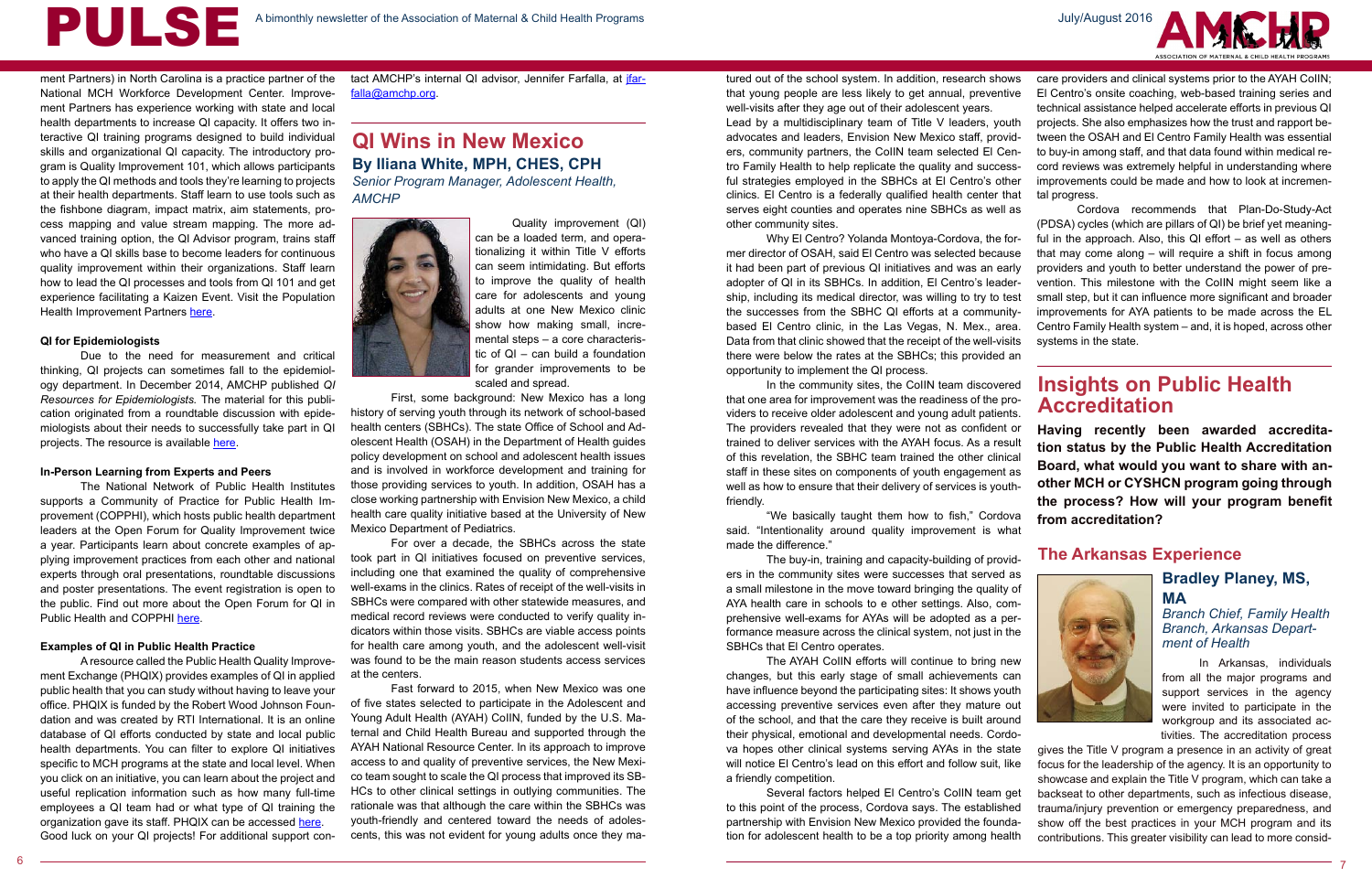PULSE



## **By Greg Randolph MD, MPH**

*President and CEO, Population Health Improvement Partners; Professor of Pediatrics and Public Health, University of North Carolina at Chapel Hill*

**Sara Morgan** *Administrator, Lifespan Health Services Unit, Nebraska Division of Public Health*

## **The Nebraska Experience**

# **AMCHP's Internal Quality Improvement Efforts**

#### **By Jennifer Farfalla, MPH**

*Analyst for Quality Improvement and Life Course, AMCHP*



# **Applying Quality Improvement Measurement to Population Health Initiatives**





eration or inclusion in agency planning, which can result in changes in the allocation of resources.

Further, the accreditation process will identify areas in which the agency is weak and needs improving (such as continuous quality improvement, data collection and analysis or staff training) and this can be a direct benefit to your program if you manage this opportunity correctly. By being part of the accreditation process, you can influence what areas are addressed and the selected priorities.

> In Nebraska, both the Maternal, Child and Adolescent Health program manager and the MCH epidemiology surveillance coordinator were involved in ac-

creditation teams. In addition, the coordinator served as staff support for the State Health Improvement Plan assessment (providing data, for example) and sat on the Performance Improvement Advisory Council. Finally, the overall process relied heavily on the MCH Assessment for documentation purposes. Involvement on the part of MCH staff developed into opportunities not only to make contributions to the accreditation process but also to educate colleagues in the Division of Public Health about our work to improve health and life course outcomes for the MCH population, including children and youth with special health care needs.

The opportunities provided by going through the accreditation process include reaching across sectors and identifying common interests, particularly where social determinants of health are concerned; informing public health partners who are involved in more regulatory and compliance roles (water and air quality, for example) about how our work in population health aligns with the essential services and accreditation framework; and shared learning. There were many "ah-ha" moments from others about MCH approaches to evidence-based and data driven practice or efforts to address disparities. In addition, accreditation is a great opportunity to demonstrate to others in the agency the quality and quantity of the MCH work and to establish new partnerships.

Accreditation gives us the ability to further integrate MCH values into the public health culture, and the opportunity to keep improving on achieving standards.

AMCHP, like many of its members, is on its own quality improvement (QI) journey. Over the past three years, we have taken steps to increase our capacity to perform internal QI projects, offer external QI technical assistance and create a culture of continuous quality improvement (CQI) within our organization. CQI is a process of creating an environment where an organization's staff and leader-

ship are able to identify inefficiencies in their work and propose and implement solutions to those inefficiencies.

In December 2013, AMCHP staffers employed QI tools such as measuring our activities on an operational dashboard, but these tools were limited to use by a few staff members. In order to ensure staff were trained in basic QI tools and methods, AMCHP enrolled staff in Population Health Improvement Partner's QI 101 program. Staff applied these skills to three QI projects that aim to improve the services we offer our members. The QI project topics were (1) improving our identification of emerging issues in maternal and child health (MCH), (2) improving our recruitment of MCH best practices and submissions to our repository of best practices, Innovation Station, and (3) improving our virtual engagement, specifically webinar practices. AMCHP staff applied QI tools to analyze root causes of problems in these topic areas, prioritize our change ideas, test and measure changes, and sustain our change ideas with coaching from Improvement Partners staff. Improvements that came out of these projects included an AMCHP webinar toolkit, a technical assistance (TA) tracker designed to enable trend analysis of TA requests to help identify MCH emerging issues and a new Best Practices Ambassador program.

In order to keep the momentum going after the completion of our three QI projects, AMCHP's analyst for quality improvement (who is a staff member) enrolled in Improvement Partners' more advanced QI Advisor training program to build internal capacity to coach QI methods. As a part of the program, AMCHP created an A3, which is a two-page report on problem solving originally used by Toyota and later adapted for use by other organizations, including hospitals and health organizations, to improve processes. AMCHP's A3 consists of five sections: (1) Current performance, gaps

Two main activities that came out of our CQI A3 plan were a survey of AMCHP staff on our current culture and capacity for CQI, and the formation of a QI council that will lead QI activities in the future. Our CQI survey was performed in January 2016 and showed areas where AMCHP is already doing well with CQI and its opportunities for improvement. AMCHP's QI council was created in May 2016 and convened its first meeting in June 2016. The council is in the process of creating a charter documenting a vision for QI at AMCHP and how the QI council will operate to help us fulfill that vision. We aim to create a few quick QI wins at AMCHP, including starting another QI project in 2016.

and targets, (2) reflection on last year's activities and results, (3) rationale for this year's activities, (4) this year's action plan, (5) follow-up and unresolved Issues. Our A3 uses data, charts, visualizations and text to communicate a clear picture of ACHP's history with QI, our current state and plan for the future and possible challenges that may arise. ciples apply; they just require minor adaptations, mostly in the number of measures needed and the related feasibility issues. At the beginning of any improvement initiative, it is critical for leaders of the initiative team to set measurable goals that address the question, "What are we trying to ac-

While AMCHP's QI work created a number of positive tools and changes, challenges to this work still exist. First, staff time is always a limited resource. Although a QI project creates several time-saving changes, we have to invest staff time to bring about these changes. However, all of our QI projects include metrics to measure the increased efficiency of our work and member services, which will show us if our staff time on these activities is warranted. Second, change is not always easy, and we do not want to overwhelm staff with changes. We will address this challenge through careful planning with tools like our A3 and feedback from our staff-driven QI council. While change can be challenging, we are also seeing the benefits of data-driven, mindful improvements and look forward to our future QI activities.

Measurement is a funda-

mental aspect of quality improvement (QI). Some fear that measurement for population-level improvement initiatives is exceedingly different than in a typical QI project, or even impossible. However, I have good news: the same prin-

complish?" Once these goals are established, the team can begin to develop a set of measures that answer another key question: "Are the changes we're making leading to improvement and moving us toward achieving our goals?"

#### **Using a Set of Measures**

A cornerstone of improvement science is the concept of a system. All systems tend to be complex and dynamic. It's not surprising, that when dealing with the health of a maternal and child population, complexity and the dynamic nature are even greater. Thus measuring the impact of improvement at the population level must take this complexity into consideration, and more measures (e.g., five to 10 measures) might be needed than in typical QI efforts. There will never be a "silver bullet" measure that can accurately reflect improvement within a complex system, so we need to think of a set of measures, including outcome, process and "balancing" measures.

Outcome measures address how policies and services affect the health, functional status and satisfaction of the population targeted in the improvement initiative (or simply, the experience of the population and its members). Process measures address how and what services and policies are provided (i.e., what programs and public health officials do). Balancing measures address potential unintended consequences to the system as it is changed (i.e., what could go wrong).

Outcome measures are very important for all stakeholders, especially initiative leaders, who want to know the ultimate impact of the initiative; they must be a part of any improvement initiatives' measure set. Unfortunately, outcome measures are often slow to change (e.g., MCH datasets like PRAMS, BRFFS and YRBS are primarily outcomes), so inclusion of one or more process measures is required so the team can understand the effects of the improvement effort quickly and is able to assess whether the changes they are making are resulting in improvement. In addition, at the end of the initiative, the process measures can help demonstrate that the intended changes were indeed implemented. Finally, any time that changes are made to a system, there can be unintended, adverse consequences. We don't want to improve one aspect of a system at the expense of another, as this could lead to less or no overall improvement, or even overall harm. Usually the team can identify several possible things that could go wrong early in the planning stage, such as decreasing client satisfaction with the time spent with Women, Infants and Children (WIC) staff when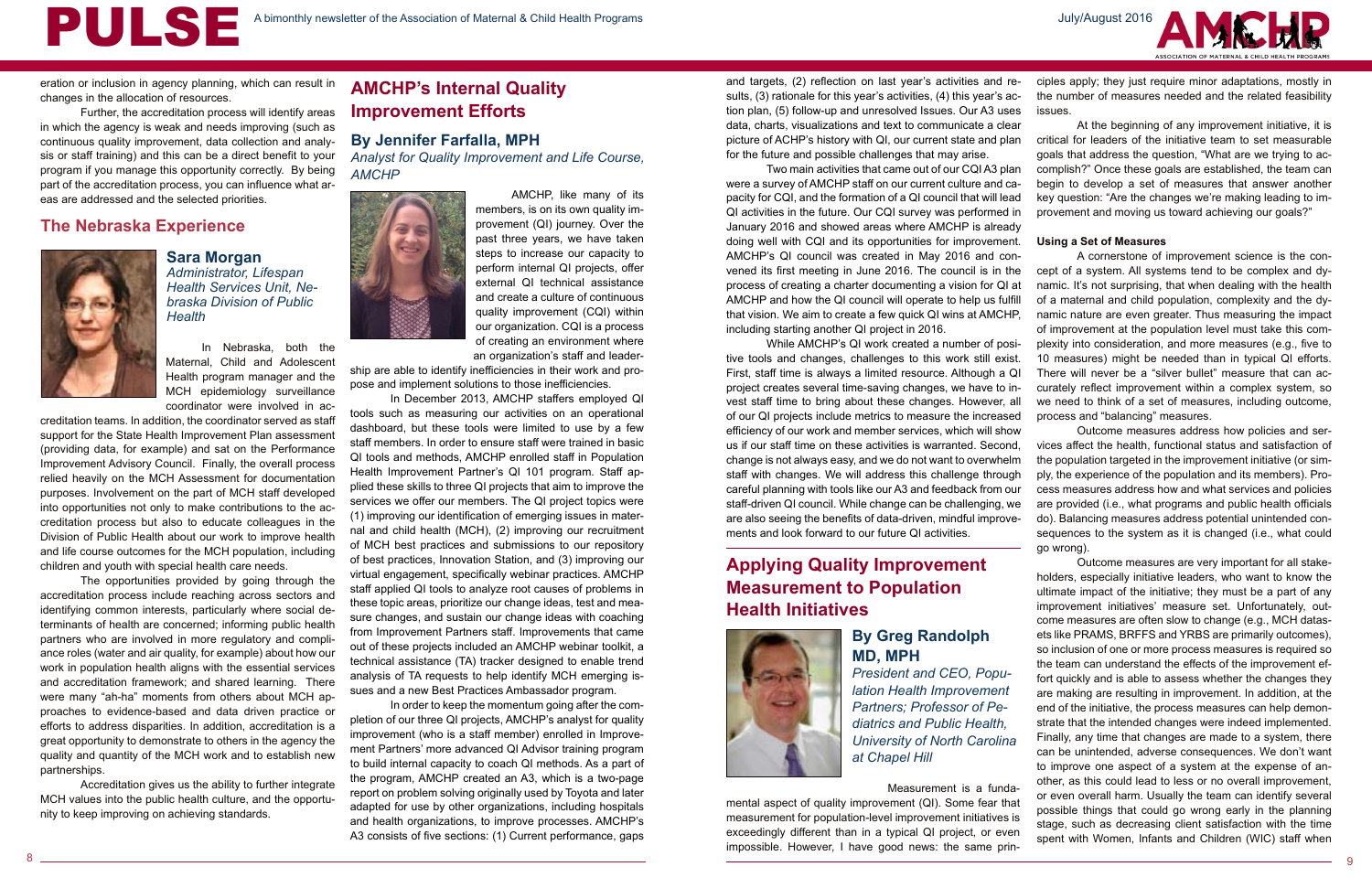# **Parent Partners in Quality Improvement**

#### *"Letter from the President" continued from page 1*

#### **By Pattie Archuleta**

*Family Health Information Center Project Coordinator and Medical Home Parent Partner Program Coordinator, the Parents' Place of Maryland*



and programs in a manner that is inclusive and innovative. Across the country, state Title V agencies are uniquely qualified to build from their strengths as "systems builders" to illuminate not only the gaps and barriers but to present solutions that work. The biggest gap in the implementation of the Affordable Care Act is the lack of acknowledgement that health outcomes are not solely dependent on clinical interventions; there are opportunities to address wellness on the playground. If payment incentives were designed to honor non-clinical "health care" I am certain we would have a generation of healthier people. Like Stephanie, sometimes we as MCH professionals have to come out from the parking lot and step in as innovative leaders.

It is often best to use existing data sources when possible. In addition to the above MCH data sources, various partners and stakeholders, community or state health assessments, Community Commons and other local, state and national resources can be vital. However, due to the need for both process and balancing measures, teams will often need to collect some of their own data. Feasibility and cost are key issues but can be mitigated by using some of these strategies:

> As the president of AMCHP, I want to inspire a shared vision that we can improve our programs and services by integrating systems of care. Stating the problem is part of solving the problem. Sustaining vertical, competitive and disconnected systems is not supporting the best outcomes for kids, youth and families. As a parent of a young adult who requires 24/7 care, I have been involved in myriad quality improvement initiatives for over 20 years. In 2007 when I testified in our state for legislation to support the medical home model, I proclaimed, "'Medical home' is a verb, not a noun!" I often reflected that it doesn't matter where we receive our care, but rather that the actions taken to assure the care is excellent and relevant.

Leveraging technology can also help (e.g., email surveys or scannable forms).

– A comprehensive approach to QI measurement is outlined in this article.

**Population Health Improvement Partners** is a national leader in *building community and organizational capacity to improve and sustain population health.*

attempting to increase the efficiency of a WIC site. In that case, we don't want to be more efficient by decreasing the quality of the interactions with staff.

#### **Feasibility Issues – Data Collection and Analysis**

– Sampling strategies are key, so consider using small sample sizes (e.g., 20 to40 observations) collected frequently (e.g., monthly or quarterly) and/or representative convenience samples.

– Simple data collection instruments and methods, like check sheets and very brief surveys, can help minimize costs and effort.

Finally, due to the dynamic nature of complex systems and the need to track progress, the best way to analyze data for improvement is to report your data graphically in run charts.

#### **Other Considerations**

In this era of health transformation and a strong focus on value, we should consider economic impact measures (sometimes referred to as "ROI" for "return on investment") as outcomes as well. Measuring economic impact is consistent with the "triple aim" of better quality services, better outcomes and lower costs that is fundamental to the Affordable Care Act and related federal health policy. Similarly, it is very important to address and measure health disparities in population health improvement work. This can often be done by stratifying measures among priority populations in the population that is targeted for improvement.

munity-based. Quality improvement starts with a belief that services and programs can be better. In this era of health care reform, we have an opportunity to commit to improving the quality of our services **Speir:** By meeting with a family in-person, I was able to establish a rapport that allowed them to feel more comfortable sharing information regarding their specific challenges and needs that they might not share with their doctor. I could provide them with the resources they needed and give the doctor more accurate information about the family.

#### **Measurement Resources for your Population Health Improvement Efforts**

**–** Our "QI Step by Step Guide" has some useful QI measurement tools. Find it here.

– For an overview of using ROI in public health settings, review this free, full-text article.

As part of a Health Resources and Services Administration-funded grant for state autism spectrum disorders and other developmental disabilities implementation, the Parents' Place of Maryland and Maryland's Title V Children and Youth with Special Health Care Needs program are implementing a "Screening and Beyond" quality improvement (QI) learning collaboration with pediatric practices across the state. The goal is to reduce barriers to screening, referral and diagnostic services and to increase access to medical homes that coordinate care with pediatric subspecialties. As part of this process, parent partners (veteran caregivers of children and youth with special health care needs) are included as equal partners on the QI team. They work in pediatric practices to provide follow-up and resources to families and to provide input as part of the QI process.

> Sadly, I am afraid that our nation's well-intentioned efforts to integrate systems through the medical home movement only segregated specialists more deeply as a "place based" approach triumphed. Creating integrated services and systems of care is indeed a step in the right direction, and I am hopeful that recent investments and initiatives will garner outstanding results. *What value do you think parent partners can add to sim-***Speir** : We help improve outcomes for the children when we support the family. Parent partners offer families time – time to listen, time to process, time to vent, time to strategize, time to make a plan. The families I work with are often



In this article, two parent partners share their experiences as Medical Home Parent Partners and demonstrate the value of including parents in these projects. Dianna Speir works in a smaller rural practice and Shannon Svikhart works in two larger urban practices.

#### *What was your role as a parent partner in implementing the QI project in the practice?*

**Dianna Speir:** I was active in all phases of the QI process: attending team meetings, developing PDSA [Plan-Do-Study-Act] cycles and exploring strategies for engaging families. In our protocol, the doctor would have an encounter with the patient and invite me in to consult with the family to help create a care plan. As a team, we would review screening results or specialty evaluations and develop plans. I would also assess the family's need for additional support, such as assistance with school issues, insurance concerns or follow-up with subspecialists or early intervention. I often acted as a go-between from doctor to staff to patient, coordinating what needed to get done for the more complex patients.

**Shannon Svikhart:** I was also active in all phases of the QI

#### *What did you find successful about the process?*

**Svikhart :** Working with a parent partner had a big impact on the families as well as the practices. The families got higher levels of care from their doctor at a time when they needed it the most. The doctors felt that having me in the office elevated their understanding of families of children with special health care needs, resulting in more compassion and accountability toward these families. The doctors really appreciate the increased level of family engagement. *What was most challenging?* **Speir :** Some of the office staff in my practice didn't see the value in having a parent partner right away. There was a shift in the office culture over time.

process, but my practices had fewer formal meetings since our teams were so large, and it was difficult to schedule time together. I spoke with the lead physicians every time I was in their practices, once or twice a week, and we would brainstorm ideas for PDSA cycles or discuss challenges to the process. In implementing new office procedures or reaching out to our target population, it seemed that there were unexpected PDSA cycles along the way. For instance, families could be difficult to reach by phone or not responsive to email. We really had to reframe the script that was being used to approach these families. In the end, it was far more effective to meet with families in person. shocked that someone is there to help them. **Svikhart :** We offer the QI team firsthand knowledge of what it's like to have this type of family [with a child with special health care needs, including ASD/DD]. We've walked that walk, and we can help these families in ways no one else can. We approach it from a different angle, knowing how challenging it can be. It's as if they're stranded on a little island, and we're rowing out to let them know they're not alone. *To learn more about Maryland's project, click [here.](http://marylandcoc.com/Systems_Change_Grants.html)*

**Svikhart :** One doctor became overzealous, skipping protocols, pulling me into exams rooms without proper consent and referral – I definitely needed to rein that in. *What did you gain or value through your participation?* **Speir :** It feels good to help families in such a meaningful way. I wish there had been a parent partner available in the early years of my son's diagnosis -- someone to provide the type of support that we offer. **Svikhart :** At the beginning of this project, I spoke with my practices about the potential benefit of this model. As it turns out, the impact of this enhanced care has been far greater

than any of us anticipated.

# *ilar QI work?*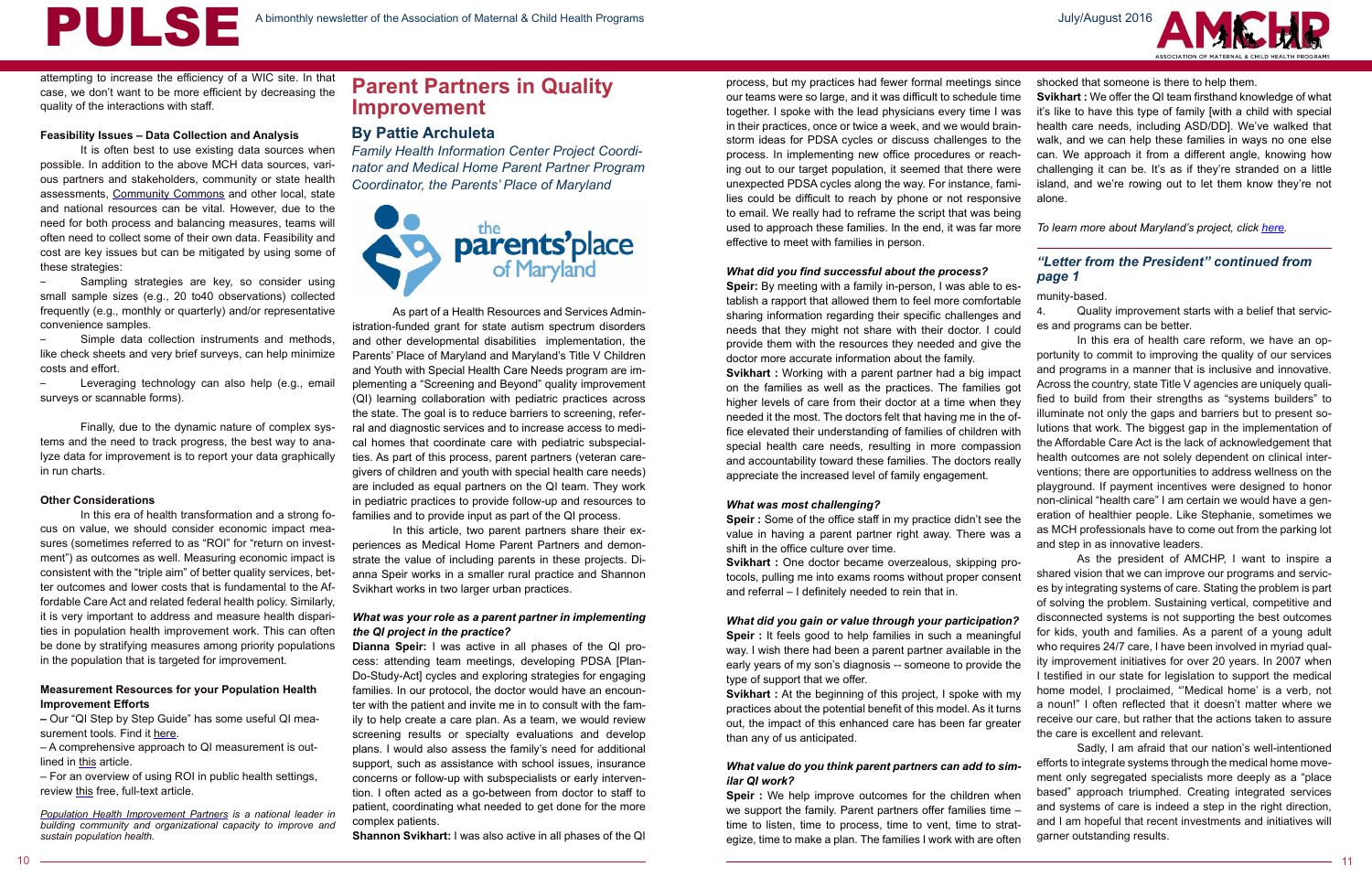

I assure you that as long as I am serving as president of AMCHP, I will carry the torch for quality, integrated systems of care and services on your behalf. As MCH professionals, we can indeed link arms and cross the bridge together! All the best,

Eileen

## **An Epidemiological Focus on Quality Improvement**

#### **By Sumrita Bindra**

*Maternal & Child Health Epidemiologist, Bureau of Family Health, Louisiana Department of Health*

#### **Cara Bergo**

*Mortality Surveillance Epidemiologist, Bureau of Family Health, Louisiana Department of Health*

#### **Jane Herwehe**

*Epidemiology Supervisor, Bureau of Family Health, Louisiana Department of Health*

# **Real Life Success Story Application of Quality Improvement in Alaska's Medicaid Enrollment Process**



#### **By Greg Randolph MD, MPH**

*President and CEO, Population Health Improvement Partners; Professor of Pediatrics and Public Health, University of North Carolina at Chapel Hill*

#### **By Emily B. Vander Schaaf, MD, MPH** *Research Fellow, Population Health Improvement*

*Partners; Assistant Professor of Pediatrics, University of North Carolina at Chapel Hill*

Quality improvement (QI) is a priority at the Bureau of Family Health (BFH): It's an integral component of the CoIIN initiatives, Title V and the general move toward the state's public health accreditation.

Although QI activities have been occurring within the bureau for a number of years, the BFH created a Quality Improvement Coordinating Team (QICT) as the first step of many in formalizing QI. The QICT used many tools to introduce and demystify the principles of QI for the general staff. It illustrated examples of projects employing QI principles and promoted the concept of small wins. Using real-life examples proved to be effective, as it increased awareness of QI at work within the bureau. During QICT meetings, BFH teams can share their QI efforts, discuss strategies and develop ways to foster smoother, well-informed processes. The bureau's Data to Action Team (epidemiology team) spearheads many QI projects, focusing on improved efficiencies in data collection and management that impact data quality, including:

**Streamlining data collection for child death reviews:**  In accordance with state legislation, Louisiana reviews re-

cords for all unexpected (non-medical) deaths for children under age 15. This data informs prevention strategies and data analyses. Data abstraction is time-consuming due to the number of variables included in the Child Death Review case registry. Certain variables are not needed for the specific death being reviewed, such as birth weight for a 7-yearold who died in a motor vehicle crash. The mortality epidemiologist created a data algorithm outlining variables that are needed for certain cases to refine data abstraction. The goal is to increase the quality of the essential data while reducing time wasted on collecting unnecessary data.

**Improving Quality of Birth Certificate Data:** Birth certificate data are regularly examined for missing and/or underreported data that is outside a predetermined acceptable range. The Louisiana Center for Vital Statistics Quality Manager uses a quality report with each birthing hospital to improve its reporting procedures. Accurate birth records are essential to birth outcomes surveillance.

**Gaining operational efficiencies for Pregnancy Risk Assessment Monitoring System (PRAMS):** Data from PRAMS are used to inform program development, policy and resource allocation. A threshold response rate of 65 percent is required for generalizability of results. Louisiana's response rate had not exceeded 60 percent since 2004 – due in part to an inability to reach mothers with inaccurate or missing contact information and materials not clearly communicating the benefit of participation. Contact information was improved by electronically linking data sources (such as WIC and Newborn Screening records) to identify alternate address and phone information; this eliminated timeconsuming manual searches, which had interfered with time for phone interviews. Through iterative prototype design, the new materials were released in 2015. The combination of these efforts led to an increase in the unweighted response rates from 57 percent in 2014 to 67 percent in 2015.

With a designated QICT leading the way, QI is becoming a regular part of operations at BFH. While the approach to how QI is conducted across programs is evolving, the momentum and enthusiasm for this process is thriving. It is becoming increasingly important to integrate QI into all the work done at BFH in order to create a culture of quality improvement.

#### **Quality Improvement in Macrosystems**

Quality improvement (QI) tools can improve patient care and outcomes by improving process. While much has been written about the benefits of QI in microsystems (i.e., within one clinic, one health department or one hospital department), less is known about how QI can change health aid enrollment process in Alaska.

# **ment Center**

#### **Alaska's Medicaid Enrollment Problem**

Before Alaska implemented QI training, applicants



to its Medicaid program suffered through long processing times, with the backlog of applications reaching approximately 10,000. Pregnant women needing medical care were especially vulnerable to these waits. Similarly, children and youth with special health care needs (CYSHCN) often require frequent specialty care and are in danger during periods of insurance coverage gaps. Knowing this, Alaska's team used QI to evaluate and improve the Medicaid enrollment process for pregnant women and CYSHCN.

#### **Alaska's Use of QI Tools**

care delivery at the macrosystem, policy level. Here we describe the use of QI tools to assess and improve the Medic-**Maternal and Child Health (MCH) Workforce Develop-**The National MCH Workforce Development Center and its expert partners offer states a number of platforms for training state leaders in four core areas of health transformation: quality improvement, access to care, change management and systems integration. In consultation with the Workforce Development Center, states determine which area(s) might best help them improve systems of care for their populations. In semi-structured interviews, core team members credited their QI training for leadership's subsequent motivation to use a similar process of value stream mapping to identify barriers to quick Medicaid enrollment for *all* Medicaid-eligible populations. As a result, changes are underway for the Medicaid enrollment process. Core team members described several additional benefits of the QI training: They expressed an increased collegiality between divisions of the Division of Public Health and better understanding of each other's processes and frustrations. Some endorsed improving the understanding of QI tools and increasing their use in other projects and proposals. All members felt that value stream mapping was a valuable way of identifying process problems in order to create solutions.

In 2015, a core team of seven representatives from Alaska's Division of Public Health received training and technical assistance from the National MCH Workforce Development Center, including assistance applying quality improvement tools from the QI Core (staffed by Population Health Improvement Partners). This team included staff who focus on maternal, child and family health as well as parent representatives. After an initial training at the University of North Carolina, a QI facilitator conducted training webinars and an on-site, two-day QI event. There, the team used value stream mapping to examine the process of Medicaid enrollment for CYSHCN and pregnant women. Using this QI tool, they identified the process by which these populations got enrolled in Medicaid, barriers to more prompt enrollment and opportunities to minimize these barriers. The team then gave a presentation to the state's Medicaid leadership, suggesting that the state pilot modifications in the enrollment process for CYSHCN and pregnant women before implementing broader change. Impressed by the effects of value stream mapping, leadership elected instead to use it to evaluate the enrollment process for all Medicaid applicants before implementing broader change.

#### **Effects of QI Training**

\*Population Health Improvement Partners is a national leader in building community and organizational capacity to improve and sustain population health.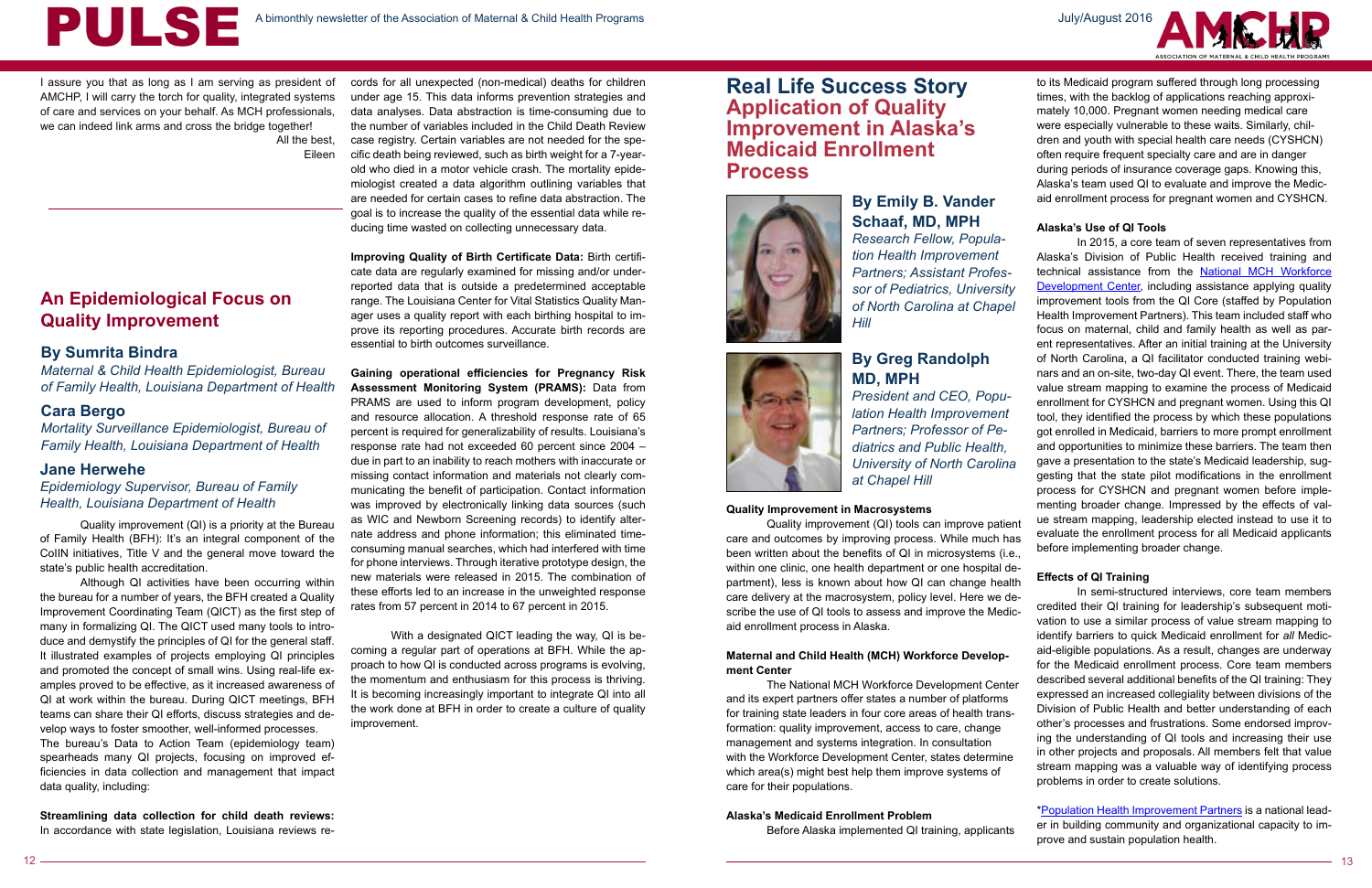# **Engaging Families: A Challenge that Must be Met**

### **Member to Member**

**How does your state incorporate family and consumer engagement into your quality improvement efforts?**

#### **Sarah Cox**

*Principal Planner, Children and Youth with Special Health Needs, Minnesota Department of Health*

#### **Sarah Mapellentz, JD, MPH**

*Family-Professional Partnerships Coordinator, Children and Youth with Special Health Needs, Minnesota Department of Health* 

**Michelle Hoffman** *CYSHCN Program Fam-*

*ily Engagement Coordinator, Washington State Department of Health*

#### **By Brent Ewig, MHS**

*Director, Public Policy & Government Affairs, AMCHP*



# **A View from Washington: What is the Sound of Failure?**

Engaging families in Title V programs is more important than ever – which is why AMCHP just published a survey and series of case studies about family engagement in those programs.

The Title V Block Grant now requires programs to document family and consumer participation, which are key to helping to improve service quality. That's one reason AMCHP conducted a nationwide survey about family engagement policies and practices in Title V maternal and child health and children and youth with special health care needs programs, with funding from the Lucile Packard Foundation for Children's Health and the U.S. Maternal and Child Health Bureau.

- • Creating a Culture of Family Engagement
- Levels of Family Engagement
- Roles of Family Staff or Consultants
- **Family Members Employed as Staff**
- Sustaining and Diversifying Family Engagement
- **Evaluating Family Engagement**

Although almost all MCH and CYSHCN survey respondents said they seek family input, their responses also show that programs struggle with the nuts and bolts of meaningfully employing, compensating and engaging families.

The survey findings and case studies provide a snapshot of strategies to support meaningful family engagement, effective and innovative practices, and areas for improvement. Among the survey findings:

- • Title V programs embrace a broad definition of family, ranging from program participant to immediate and extended family, as well as youth/ young adults.
- Most Title V programs report some form of family participation, such as reviewing block grant applications and writing sections of block grants.
- Most Title V programs employ family members.
- More than three-fourths of programs report providing staff development and training about family engagement.
- Programs use a broad range of engagement strategies, including creating a process for improving family engagement and employing a family leader on staff.
- • Most Title V programs use contracts to operationalize family engagement and leverage the expertise of family organizations.
- The key challenges reported are recruiting representation across geographic areas or from remote areas.

Seeking parent input on the need for tools and how these tools should look (before they are created), rather than only gathering feedback from parents on final products of educational materials, family letters, etc.

The survey report, *Sustaining and Diversifying Family Engagement in Title V MCH and CYSHCN Programs,* is published in a series of easy-to-digest briefs that detail the results in specific areas:

The case studies provide examples of engaging families and diverse populations in five states. See all the reports [here](http://www.amchp.org/programsandtopics/family-engagement/Pages/default.aspx).

The Title V Children and Youth with Special Health Needs (CYSHN) Program, within the Minnesota Department of Health, recognizes and actively relies upon the keen insight of families as we formulate communications, programs and policies that serve Minnesota's CYSHN. Our program's 2013-2018 Strategic Plan, developed in collaboration with families of children with special health needs, provides a framework upon which all of our quality and systems improvement efforts are based.

A key vision element within the strategic plan is increasing family-professional partnerships and shared decision-making at all levels of the system. One way of increasing our partnership with families was through the development of the CYSHN Parent Workgroup, which serves as an advisory resource for the MDH CYSHN Program. The Parent Workgroup consists of eight parents from diverse backgrounds who provide insight on program activities. Because we see these parents and caregivers as vital partners in our quality and systems improvement work, we provide financial cost coverage and mileage for travel. would like to move in the future. The continuum moves from rectional shared leadership. Though historically our family engagement has focused on using families as consultants to gather input or feedback, we are moving toward having forts that have assisted us in moving from simple engagement to true partnerships include: within units of the MDH CYSHN Program to ensure that par-

ent engagement is involved in projects from the beginning.

– Having families of CYSHN present at staff meetings and at advisory groups about their experiences in navigating the systems of care and support that surround CYSHN.

– Ensuring that families of CYSHN are included as representatives on statewide advisory groups or initiatives that impact CYSHN and their families.

Throughout all of our efforts, we strategically aim to promote family partnerships as we improve and maintain the health of Minnesota's CYSHN and their families.



reimbursement for their time and contributions, child care Together with the Parent Workgroup, the MDH CYSHN Program has adapted and applied a Community Engagement Continuum as a way to quantify our current level of partnership with families and determine where we simply providing outreach to families, to having strong, bidishared leadership in program activities. Some specific ef-– Developing new standard operating procedures elements from collective impact and results based accountability in order to address the needs of our newly formed statewide family leadership network. We have created a state agency work group with the DOH family engagement staff as well as staff from our Part C Early Intervention Agency, our mental health agency and our developmental disabilities agencies. This group will serve as "backbone" support to increase internal agency capacity for meaningful family engagement and broaden family and consumer engagement opportunities at the state level. The statewide family leadership network has a steering committee which is made up of family leader organizations who are contributing strategies to engage families into a pipeline of leadership development with the goal of utilizing their experience and knowledge to inform systems planning. In the near future we expect to develop a logic model to align family and consumer engagement work with our block grant strategies.

Washington incorporates many levels of family and consumer engagement into quality improvement efforts. Since 1999, the Washington State Department of Health (DOH) has had a dedicated, full-time position whose function is to support family engagement. Over the years, as family engagement has become more and more of a proven best practice, family and consumer engagement in Washington has evolved to adapt to the changing needs of both families and systems planning. Like many government entities, Washington has gone through a number of reorganizations with respect to leadership of different agencies and to organizational structures. This has created an increased need for collaboration and partnerships across systems. Our family engagement strategies have borrowed helped me not only survive, but thrive over nearly two decades working in Washington, District of Columbia However, the failure of Congress to act in any meaningful way to address the Zika virus emergency declared last February is one of the most discouraging and disappointing episodes I have seen in any of my years of public health advocacy. If you've been following AMCHP's Legislative Alerts, you know that President Obama requested \$1.9 billion in emergency supplemental funding back in February. After some initial signs of bi-partisan cooperation on a package providing \$1.1 billion, efforts in mid-summer broke down over the inclusion of family planning restrictions and envi-



I feel lucky that I have always been blessed with a generally positive outlook and optimistic demeanor. I agree with Eleanor Roosevelt's maxim, "It is better to light a candle than curse the darkness," and I have tried to use that to guide my work. It has

## **By AMCHP Staff**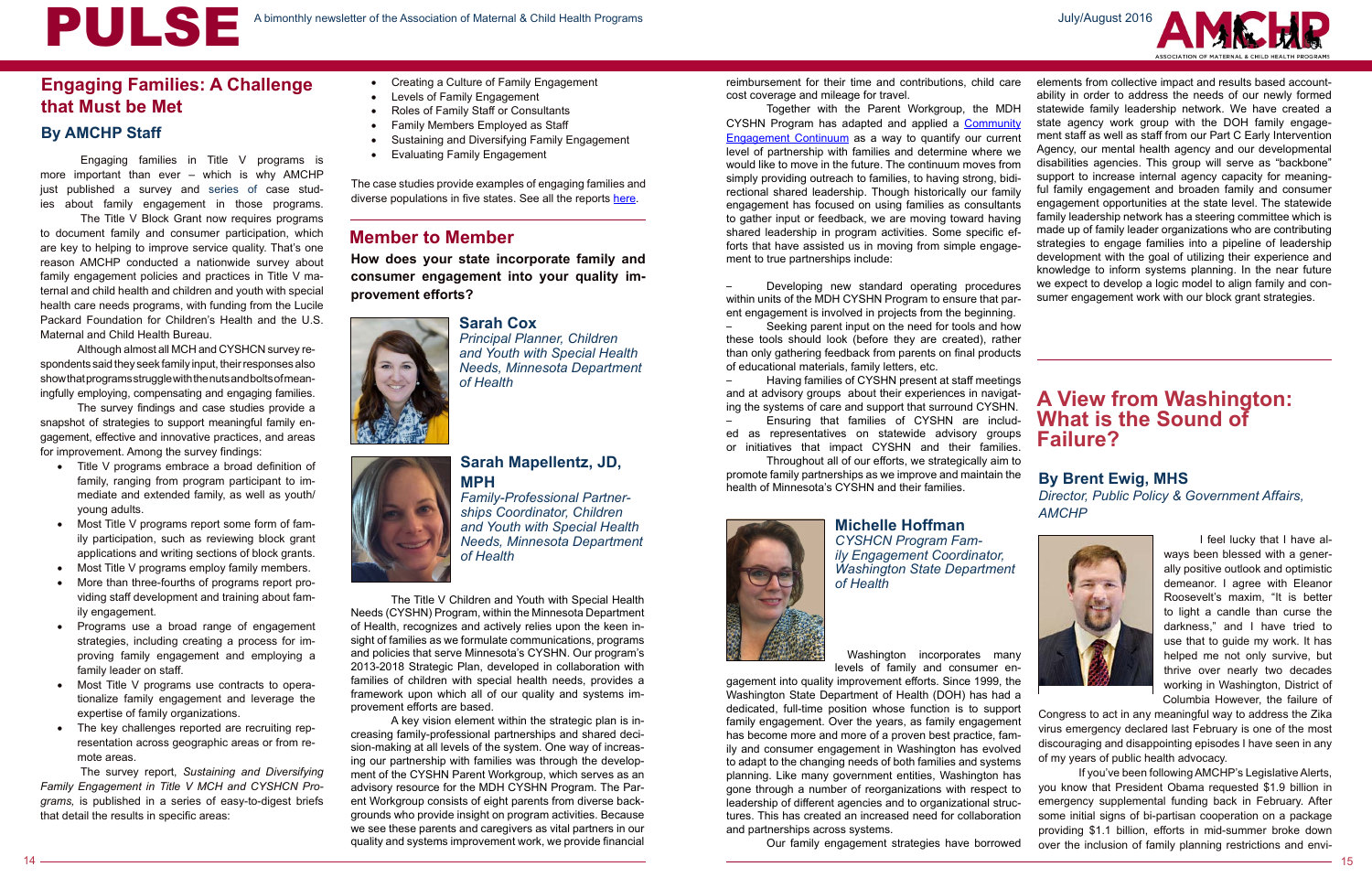

# **Data and Trends**<br>By Lauren Barrison

*Epidemiology/Evaluation Intern, AMCHP* 



# **Who's New at AMCHP**



# **Calendar**

# **Want More AMCHP? Get Social With Us!**

ronmental regulatory changes included in a bill that passed the House largely on a party-line vote. The Senate has since failed twice to muster the 60 votes needed to move forward. Congress is now on recess until early September – meaning that even if members are able to find common ground, any additional funds appropriated this year would likely not reach the front lines of Zika until autumn. In many ways, Congress's inaction has guaranteed that states and localities are on their own and that the window for robust primary prevention this summer is nearly slammed shut. With the Centers for Disease Control and Prevention monitoring over 800 pregnant women with Zika virus infection in the United States and territories, it is likely just a matter of time that the focus will necessarily shift from education and prevention to intensive care coordination.

So where do we go from here? AMCHP continues to work with a broad coalition of leading MCH groups to urge Congress to be ready to pass a robust package as soon as it returns in September. Unfortunately, the staff we are meeting with on Capitol Hill report that no negotiations are underway, as both sides seem deeply entrenched in their positions. Our hope is that the confirmed local transmission of the virus reported last week in Florida will create a new urgency to act and will bring all parties to the table to find a path forward.

> CityMatCH Leadership and MCH Epidemiology Conferen Sept. 14-16, 2016 Philadelphia, Pa.

Zika virus is testing our public health systems in new ways, partly because new information about the virus is discovered on a weekly basis. But whether we are talking about hurricanes, floods, influenza, MERS, SARS or Ebola, we have learned to expect the unexpected. The need for a strong yet flexible public health system could not be clearer, and yet in this summer of discontent Congress is failing to provide even a modicum of support. We will continue to work to change that and keep our candles lit.

**Dr. Cheryl Clark** joined AMCHP as the associate director for epidemiology and evaluation. Dr. Clark receive her bachelor's in health information management administration from University of Wisconsin and her MPH from the University of South Florida, with a concentration in public health education. She received her Doctor of Public Health (DrPH) in Epidemiol-

ogy and Biostatistics from Florida A & M University. She has extensive work experience as an epidemiologist, data research consultant, evaluator and health informatics consultant. She has worked as a maternal and child healt epidemiologist for 16 years and the past six years at a Sr. MCH Epidemiologist capacity.

AMCHP 2017 Annual Conference March 4-7, 2017 Kansas City, Mo.

Women's Health Info Series Webinar: Understanding the New CDC Contraception Guidelines Aug. 25, 2016

20th National Conference on Child Abuse and Neglect Aug. 31-Sept. 2, 2016 Washington, D.C.

2016 Infant Health Policy Summit Sept. 15, 2016 Washington, D.C.

Congenital Cytomegalovirus Public Health and Policy **Conference** Sept. 25-27, 2016 Austin, Texas



|                          | <b>Who's New in MCH</b><br>Linda Cavitt<br>Deputy Director for Programs, Adult and Family Ser-<br>vices                                                        |
|--------------------------|----------------------------------------------------------------------------------------------------------------------------------------------------------------|
| эd                       | Oklahoma Department of Human Services                                                                                                                          |
| $\overline{\mathsf{H}}$  | Lacy Fehrenbach<br><b>Director, Office of Healthy Communities</b><br>Washington State Department of Health, Prevention and<br><b>Community Health Division</b> |
| l-<br>a/                 | Rachel Jew<br><b>Title V CYSHCN Director, Purchased Health Services</b><br>Unit                                                                                |
| th                       | Texas Department of State Health Services                                                                                                                      |
| $\overline{\phantom{a}}$ | Sara Morgan<br>Administrator, Lifespan Health Services (MCH Direc-<br>tor)<br>Nebraska Department of Health and Human Services                                 |
|                          | Andrea Palmer<br>Chief, Division of Maternal, Child and Family Health<br><b>Services</b><br>Illinois Department of Public Health                               |
|                          | Society for Longitudinal and Life Course Studies 2016<br>Conference<br>Oct. 5-8, 2016<br>Bamberg, Germany                                                      |
|                          | Adverse Childhood Experiences Awareness to Action 2016<br>Conference<br>Oct. 19-21, 2016<br>San Francisco, Calif.                                              |
|                          | 2016 Northeast Epidemiology Conference<br>Oct. 20-21, 2016<br>Saratoga Springs, N.Y.                                                                           |
| ٦се                      | APHA 2016 Annual Meeting and Expo<br>Oct. 29-Nov. 2, 2016<br>Denver, Colo.                                                                                     |
|                          | Healthy Teen Network 2016 Conference<br>Nov. 16-18, 2016<br>Las Vegas, Nev.                                                                                    |
|                          | <b>AUCD Conference</b><br>Dec. 4-7, 2016<br>Washington, D.C.                                                                                                   |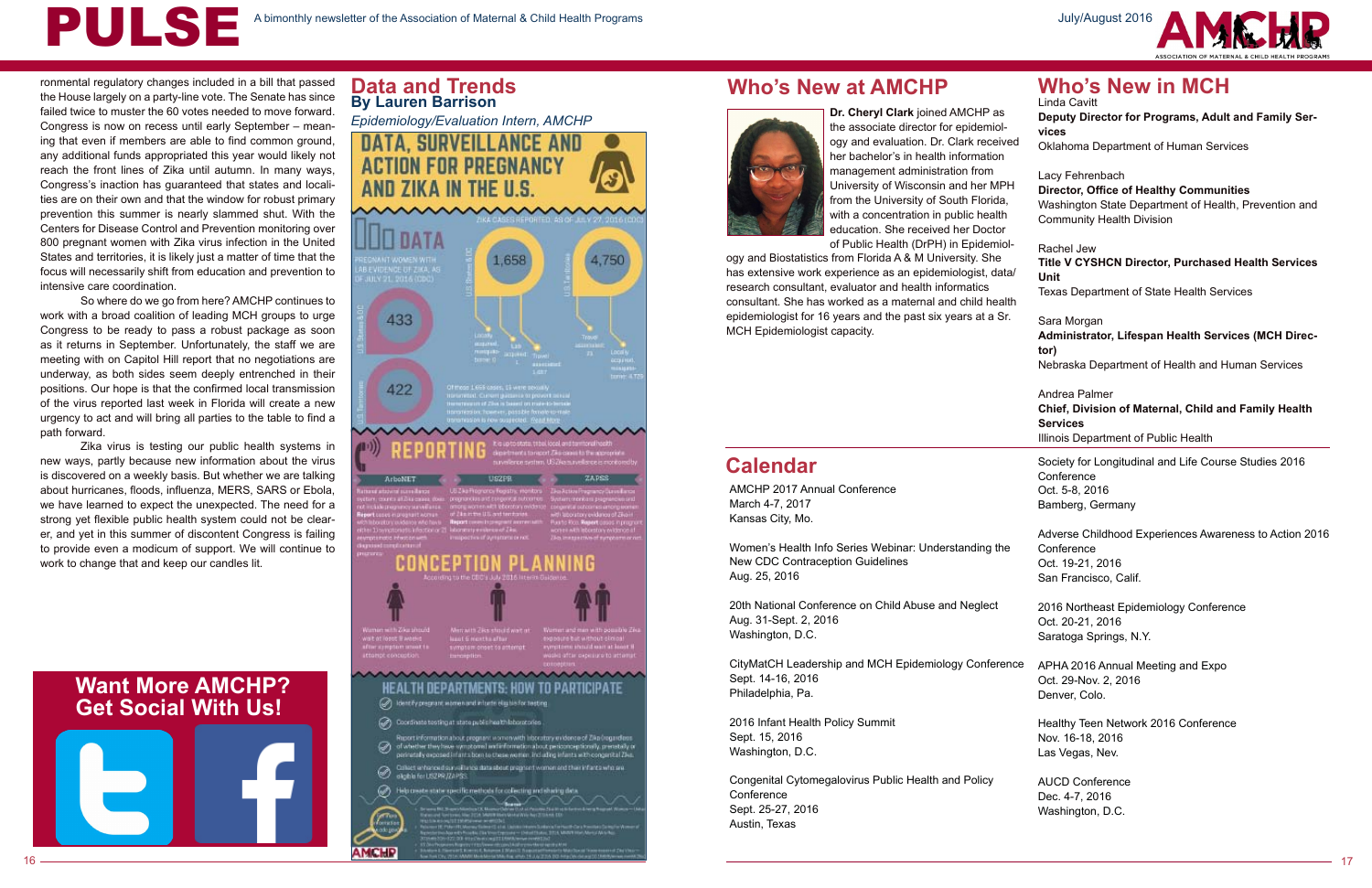# **Collaborative Improvement and Innovation Networks in the MCH Landscape**

#### **Compiled by AMCHP Staff**



Collaborative Improvement and Innovation Networks (CoIINs) are teams of federal, state and local leaders working together to tackle a common problem by applying quality improvement methods (e.g., Plan-Do-Study-Act cycles) and engaging in collaborative learning. Using technology to remove geographic barriers, participants with a collective vision or common aim share ideas, best practices and lessons learned, then track their progress using shared measures. Over the past few years, the Health Resources and Services Administration (HRSA), along with federal, state – including Title  $V$  – and local partners have used CoIIN or CoIIN-like approaches to develop common aims,

use and share evidence-based strategies, and use shared metrics and real-time data in order to improve maternal and child health outcomes.

CoIINs supported by the U.S. Health Resources and Services Administration (HRSA) address a range of topics across the life course, including maternal health, infant mortality, newborn screening, home visiting, child health and safety, school-based health, children and youth with special health care needs, adolescent and young adult health, healthy weight and oral health. Below is a quick overview of the current HRSA-supported CoIINs and CoIIN-like projects, along with related Title V National Performance Measures (NPMs).

| <b>CollN</b>                                                            | <b>Participation</b>                                                                                                                                                                                                                                                                                                        | <b>Contact</b>                                                                                                                                                                                                                                                                        | <b>Related</b> |
|-------------------------------------------------------------------------|-----------------------------------------------------------------------------------------------------------------------------------------------------------------------------------------------------------------------------------------------------------------------------------------------------------------------------|---------------------------------------------------------------------------------------------------------------------------------------------------------------------------------------------------------------------------------------------------------------------------------------|----------------|
|                                                                         |                                                                                                                                                                                                                                                                                                                             |                                                                                                                                                                                                                                                                                       | <b>NPMs</b>    |
| <b>Adolescent and</b><br><b>Young Adult</b><br><b>Health (AYAH)</b>     | State teams composed of: state<br>Title V leadership, state adolescent<br>health coordinator, state Medicaid<br>agency, major health plan(s), state<br>chapters of national professional<br>membership associations, youth/<br>young adult consumers.<br>States: Iowa, Mississippi, New<br>Mexico, Texas, Vermont           | Trina Anglin, tanglin@hrsa.gov<br>http://www.amchp.org/<br>programsandtopics/AdolescentHealth/<br>Pages/default.aspx   http://nahic.<br>ucsf.edu/resources/resource_center/<br>adolescent-and-young-adult-health-<br>collaborative-improvement-and-<br>innovation-network-ayah-coiin/ | 10             |
| <b>Children's Safety</b><br><b>Network</b>                              | MCH Block Grant programs and<br>their partners.<br>States: Alaska, Connecticut, Florida,<br>Indiana, Kentucky, Massachusetts,<br>Michigan, Mississippi, Nebraska,<br>New Hampshire, New York,<br>Pennsylvania, South Carolina,<br>Tennessee, Texas, Vermont,<br>Wisconsin, Guam, CNMichigan,<br><b>District of Columbia</b> | Erin Reiney, ereiney@hrsa.gov<br>https://www.childrenssafetynetwork.<br>org/CSCollN                                                                                                                                                                                                   | $\overline{7}$ |
| <b>Children's</b><br><b>Healthy Weight</b>                              | <b>TBD</b>                                                                                                                                                                                                                                                                                                                  | Meredith Morrissette, mmorrissette@<br>hrsa.gov                                                                                                                                                                                                                                       | 4,8            |
| <b>Pediatric Obesity</b><br><b>Mini CollN</b>                           | Phase 1: Alaska, Louisiana, Ohio,<br>Wisconsin<br>Phase 2: Alaska, Louisiana, Ohio,<br>North Dakota, California, Oregon                                                                                                                                                                                                     | Meredith Morrissette, mmorrissette@<br>hrsa.gov<br>http://asphn.org/resource_read.<br>php?resource id=661                                                                                                                                                                             | 8              |
| <b>Early Childhood</b><br><b>Comprehensive</b><br><b>Systems (ECCS)</b> | <b>ECCS Impact Grantees</b>                                                                                                                                                                                                                                                                                                 | Sandy Sheehy, ssheehy@hrsa.gov                                                                                                                                                                                                                                                        | 1, 6           |

| <b>Emergency</b><br><b>Medical Services</b><br>for Children<br>(EMSC)                                             | State teams composed of state EMS<br>medical directors, trauma system<br>managers, EMSC state program<br>managers, family representatives<br>and key stakeholders.<br><b>States: Connecticut, District</b><br>of Columbia, Florida, Kansas,                                                            | Therese Morrison- Quinata,<br>TMorrison-Quinata@hrsa.gov                                                                             | $\overline{7}$        |
|-------------------------------------------------------------------------------------------------------------------|--------------------------------------------------------------------------------------------------------------------------------------------------------------------------------------------------------------------------------------------------------------------------------------------------------|--------------------------------------------------------------------------------------------------------------------------------------|-----------------------|
|                                                                                                                   | Kentucky, Michigan, New Mexico,<br>New York, Okla., Pennsylvania,<br>South Carolina, Texas                                                                                                                                                                                                             |                                                                                                                                      |                       |
| <b>Healthy Start</b>                                                                                              | <b>Level 3 Healthy Start Programs:</b><br>Alabama, Arizona, California,<br>District of Columbia, Florida,<br>Indiana, Louisiana, Massachusetts,<br>Maryland, Michigan, North Carolina,<br>New Jersey, New Mexico, New York,<br>Ohio, Pennsylvania, and Texas<br>(local sites, not states represented). | LCDR Makeva Rhoden, mrhoden@<br>hrsa.gov<br>http://healthystartepic.org/healthy-<br>start/hs-coiin/                                  | 1, 3, 4, 6            |
| <b>Home Visiting</b>                                                                                              | MIECHV grantees supporting over<br>30 local implementing agency<br>teams.<br>States: Arkansas, Florida, Georgia,<br>Indiana, Michigan, New Jersey,<br>Ohio, Pennsylvania, Rhode Island,<br>South Carolina, Virginia, Wisconsin                                                                         | CDR Monique Fountain Hanna,<br>MFountain@hrsa.gov<br>http://hv-coiin.edc.org/                                                        | 1, 4, 6               |
| <b>Infant Mortality</b>                                                                                           | State MCH program directors or<br>designee-led teams<br>States: 58 states and jurisdictions                                                                                                                                                                                                            | Vanessa Lee, vlee1@hrsa.gov<br>Website: http://www.nichq.org/<br>childrens-health/infant-health/coiin-to-<br>reduce-infant-mortality | 1, 2, 3,<br>5, 10, 14 |
| <b>Newborn</b><br><b>Screening</b>                                                                                | State newborn screening programs<br>and hospitals: Arizona, California,<br>Co.-Wyo., Hawaii, Iowa, Michigan,<br>Minnesota, Montana, Nebraska,<br>New YorkMAC (Delaware, Maryland,<br>New Jersey, New York, Virginia),<br>Oklahoma, Puerto Rico, Tennessee,<br>Texas, Wisconsin                         | Debi Sarkar, dsarkar@hrsa.gov<br>https://www.newsteps.org/<br>newsteps-360                                                           | <b>NOM 12</b>         |
| <b>School-Based</b><br><b>Health Services /</b><br><b>Comprehensive</b><br><b>Mental Health</b><br><b>Systems</b> | Teams of school-based health<br>centers and school mental health<br>systems in separate CollNs.                                                                                                                                                                                                        | Trina Anglin, tanglin@hrsa.gov                                                                                                       | 10                    |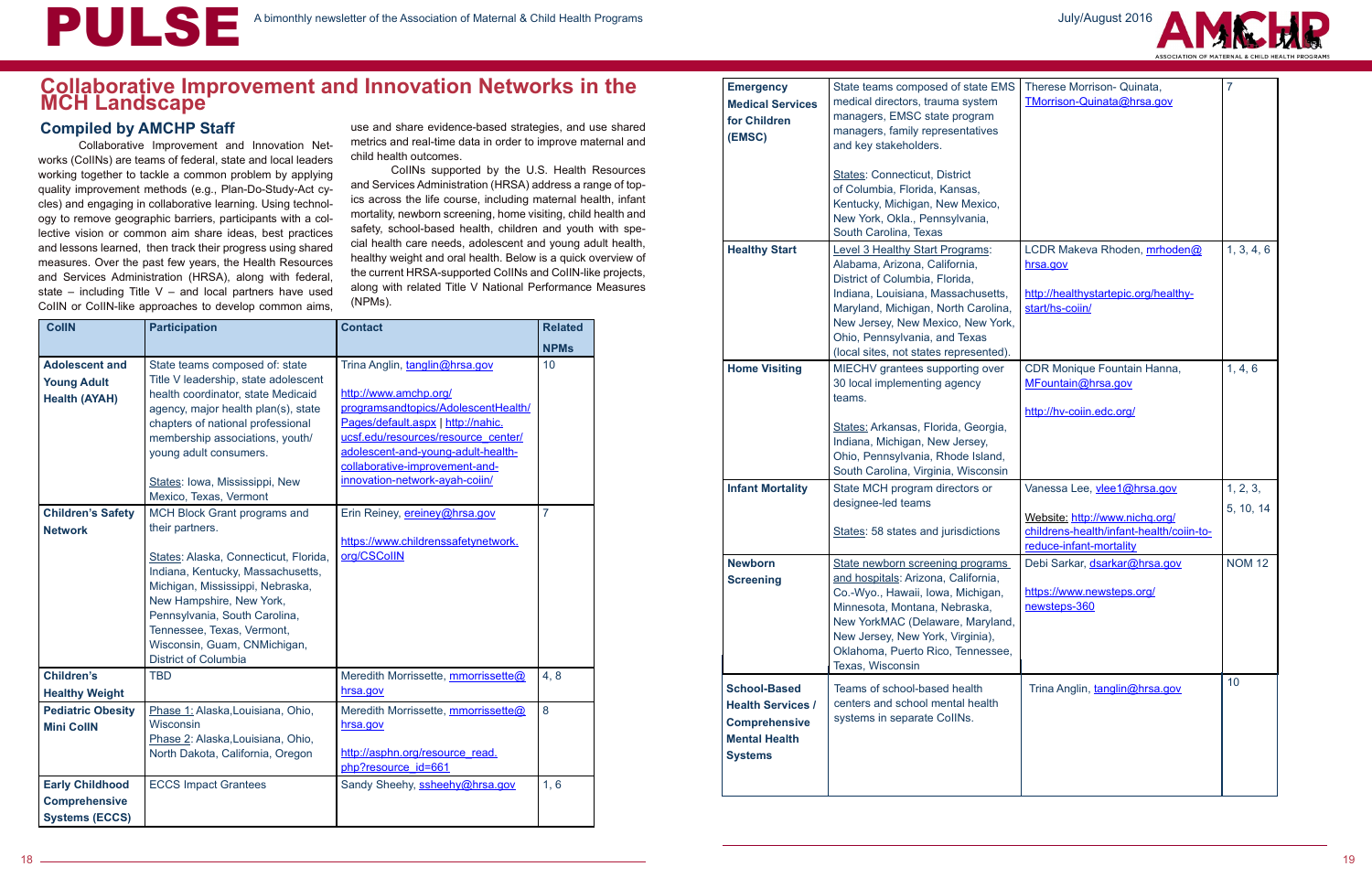<sup>20</sup> <sup>21</sup>

# **Resources**



For more information about the HRSA/MCHB CoIINs, click here.

#### **Learn About Epi Support Services**

#### **Give Feedback on Preconception Health Indicators**

Join the American Academy of Pediatrics for a free webinar on **Sept. 1 from 1:00-2:00 p.m. ET** to educate practitioners about adolescent transitions from their medical homes. The webinar will include practical tips to use immediately, with an emphasis on transitioning adolescents with asthma and allergies to independent living. To register, click here.

#### **Equity in MCH is Focus of Next Learning Network Call**

Through support from the Centers for Disease Control and Prevention's Division of Reproductive Health, AMCHP created Epidemiology Support Services (ESS). ESS is a structured way for AMCHP to provide epidemiology support and connections to peer epidemiologists and field experts who can provide insight on applied MCH epidemiology issues. To submit a request or to learn more, [click here](http://www.amchp.org/programsandtopics/data-assessment/Pages/default.aspx). On **Aug 18 from 2:00-3:00 p.m. ET** and **Aug. 23 from 8:00- 9:00 p.m. ET**, USBC will host virtual town hall meetings. Organizations and individuals are invited to share written comments on priority action areas and associated implementation strategies for the next five years. The written comments, hosted on separate channels for each sector of the SGCTA, will be open all month, allowing for continuous feedback. Volunteers will review and compile the comments into a report with recommendations for USBC and its network. The report will also be delivered to the surgeon general and the

CityMatCH will host the third and final call for the 2016 Learning Network Series on **Aug. 17 at 2 p.m. CT**. This call will focus on taking the equity lead in our institutions. Join CityMatCH and more than 100 of your colleagues for a call that aims to keep professionals informed and thinking critically about maternal and child health issues. To access the call, please dial **866-740-1260** and use passcode **5529500.** For more information, [click here](http://citymatch.org/projects/citymatch-learning-network).

# A bimonthly newsletter of the Association of Maternal & Child Health Programs

| <b>CollN-Like Project</b>                                                                                                                               |                                                                                                                                                                                                                                                                                                                                                                                         | <b>Contact</b>                                                                           | <b>Related</b>             |
|---------------------------------------------------------------------------------------------------------------------------------------------------------|-----------------------------------------------------------------------------------------------------------------------------------------------------------------------------------------------------------------------------------------------------------------------------------------------------------------------------------------------------------------------------------------|------------------------------------------------------------------------------------------|----------------------------|
|                                                                                                                                                         |                                                                                                                                                                                                                                                                                                                                                                                         |                                                                                          | <b>NPMs</b>                |
| "Enhancing<br><b>Systems for</b><br><b>CYSHCN</b><br>through Systems<br>Integration" (aka<br>D-70 Grant)                                                | State CYSHCN programs:<br>Alabama, Colorado, Iowa, Indiana,<br>Massachusetts, Minnesota, Oregon,<br>Rhode Island, Utah, Vermont,<br>Washington, Wisconsin                                                                                                                                                                                                                               | Marie Mann, mmann@hrsa.gov                                                               | 11                         |
| <b>Alliance for</b><br><b>Innovation on</b><br><b>Maternal Health</b><br>(AIM)                                                                          | States, perinatal quality<br>collaboratives, hospital/hospital<br>systems.<br>States: Maryland, Oklahoma,<br>Florida, Illinois, Mississippi,<br>Louisiana, New Jersey, Michigan<br>Associate AIM states: California and<br><b>New York</b>                                                                                                                                              | Kimberly Sherman, ksherman@hrsa.<br>gov                                                  | 1, 2                       |
| <b>Alliance for</b><br><b>Innovation for</b><br><b>Maternal and</b><br><b>Child Health</b><br>Populations,<br><b>Expanding</b><br><b>Access to Care</b> | States with representation from<br>grantee membership entities which<br>include: Title V, governor's office,<br>legislatures, state health officers,<br>hediatricians, families and Medicaid<br>offices.<br>States: California, Kentucky,<br>Nevada, Pennsylvania, Rhode<br>Island, Colorado, Minnesota,<br>Montana, North Dakota, South<br>Dakota, Utah, Wyoming and<br>American Samoa | Sylvia Sosa, ssosa@hrsa.gov                                                              | 1, 6, 10,<br>11, 12,<br>15 |
| <b>Perinatal and</b><br><b>Infant Oral</b><br><b>Health Quality</b><br><b>Improvement</b><br>(PIOHIOQI)<br><b>Initiative</b>                            | States with representation from:<br>state public health and social service<br>departments, children's hospitals,<br>medical/academic universities and<br>nonprofits.<br>States: Arizona, California,<br>Colorado, Connecticut,<br>Massachusetts, Maryland, Maine,<br>Minnesota, New Mexico, New York,<br>Rhode Island, South Carolina,<br>Texas, Virginia, West Virginia,<br>Wisconsin  | Pamella Vodicka, pvodicka@hrsa.gov<br>http://mchoralhealth.org/projects/<br>piOhiogi.php | 12                         |

#### **National Breastfeeding Month 2016**

The Centers for Disease Control and Prevention, in partnership with AMCHP, will hold a meeting on the preconception health indicators at the 2016 MCH Epi Conference in Philadelphia on **Sept. 14 from 12:15-1:15 p.m. ET**. The objective is to receive feedback on the recommended preconception health indicators and to describe the prioritization process. We are interested in receiving responses from state and territory staff, particularly MCH epidemiologists, MCH directors and Title X directors, so consider attending to share your perspective. Please [register](https://www.surveymonkey.com/r/9RQMK6L) by Aug. 15. Registered attendees will be asked to complete a pre-assessment regarding the core preconception care indicators four weeks prior to the meeting. There are no ongoing commitments or requirements afterwards. Please keep in mind that all attendees must be a registered participant of the CityMatCH Conference. To register for the conference, [click here](http://www.citymatch.org/citymatch-conference/registration). For additional information, please contact Jennifer Farfalla at [jfarfalla@](mailto:jfarfalla@amchp.org) [amchp.org](mailto:jfarfalla@amchp.org). federal Interagency Breastfeeding Work Group. To register for the Aug. 18 meeting, [click here.](https://attendee.gotowebinar.com/register/1347825709868341761) To register for the Aug. 23 meeting, [click here](https://attendee.gotowebinar.com/register/6078110550025904385). **Webcast Focuses on Preventing Neonatal Abstinence Syndrome** The Centers for Disease Control and Prevention (CDC) will present a new installment of Public Health Grand Rounds on **Aug. 19 from 1:00-2:00 p.m. ET**. The presentation will discuss primary prevention and public health strategies to prevent neonatal abstinence syndrome. For non-CDC staff, a live external webcast will be available via the Webcast Links section of the CDC [website.](http://www.cdc.gov/cdcgrandrounds/index.htm) **Discuss Report about Bullying Prevention Law and Pol-**

This year's National Breastfeeding Month theme focus on reflecting back and looking forward in celebration of the five-year anniversary of [The Surgeon General Call to Action](http://www.surgeongeneral.gov/library/calls/breastfeeding/index.html) [to Support Breastfeeding](http://www.surgeongeneral.gov/library/calls/breastfeeding/index.html) (SGCTA). Join the United States Breastfeeding Committee (USBC) to highlight the successes of the past five years and shape our collective direction for the next five. As the NBM16 theme crosses all areas of action in breastfeeding, coalitions and USBC member and partner organizations are encouraged to host events and activities showcasing past wins and highlighting future priorities. To share events with others in the USBC network, please post them to the [NBM16 Calendar.](http://www.usbreastfeeding.org/p/cl/et/cid=216)

# **icy**

The Children's Safety Network will host a webinar on **Aug. 24 from 3:00-4:00 p.m. ET**, to highlight the new report, *[Preventing Bullying through Science, Policy, and Practice](http://www.nap.edu/catalog/23482/preventing-bullying-through-science-policy-and-practice)*. Presenters will review the authors' findings, conclusions and recommendations pertaining to the role of laws and policies in responding to and preventing bullying among youth. To register, [click here.](https://events-na1.adobeconnect.com/content/connect/c1/1002235226/en/events/event/private/1318643947/1614510903/event_registration.html?sco-id=2184761975&_charset_=utf-8)

#### **Preparing Adolescents with Asthma and Allergies for Transitions to Independent Living**

#### **Ask-a-Colleague**

CityMatCH would like to know what your health department is doing to engage adolescents and young adults in preventative health care services. How is your health department incorporating positive youth development and engagement